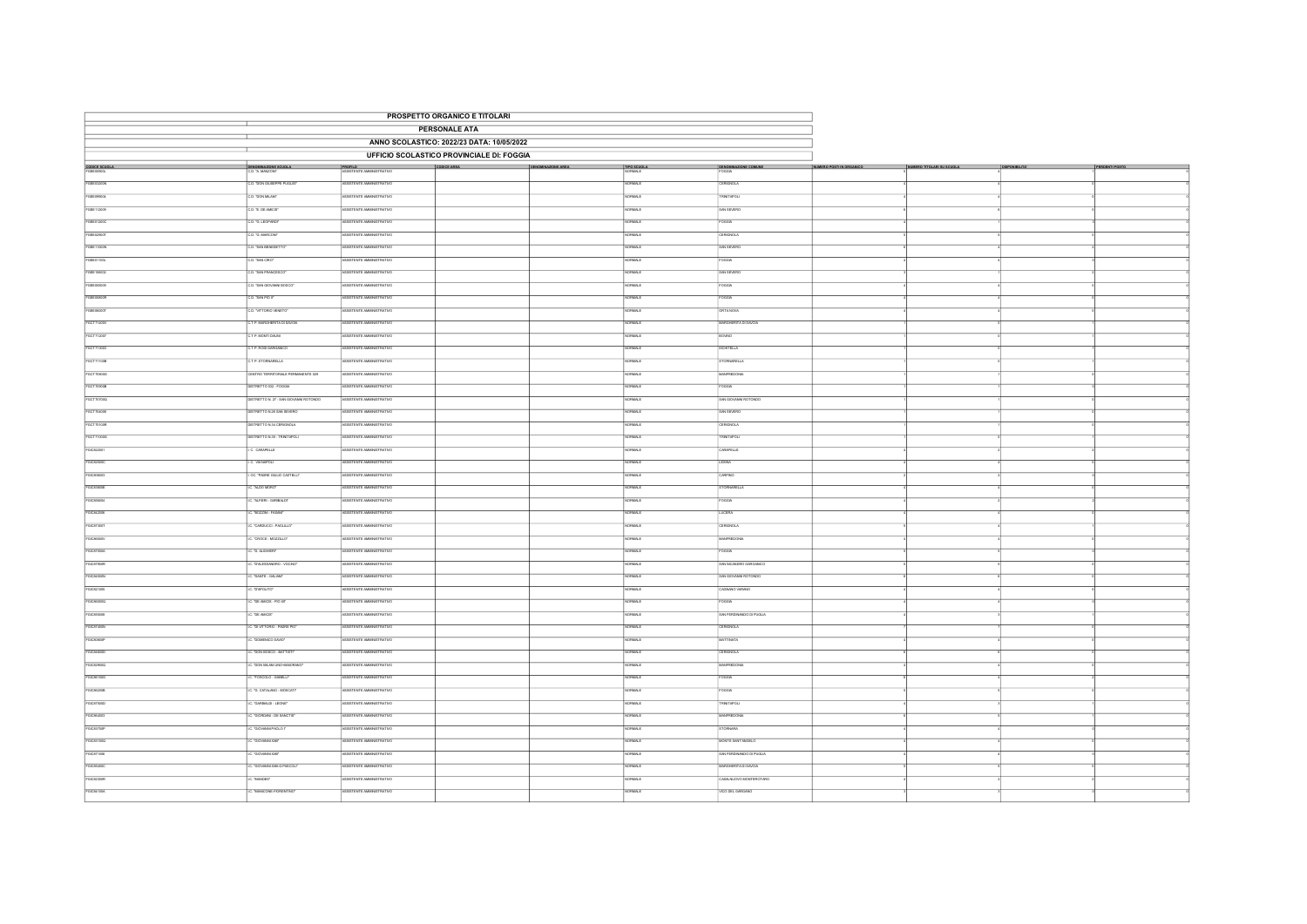| FGIC827004        | . WANZON - RADICE*                   | ASSISTENTE AMMINISTRATIVO | VORMALE        | LUCERA                    |  |  |
|-------------------|--------------------------------------|---------------------------|----------------|---------------------------|--|--|
| FGIC84400T        | TWELCHIONDA - DE BONS"               | SSISTENTE AMMINISTRATIVO  | <b>SAMRO</b>   | SAN GIOVANNI ROTONDO      |  |  |
|                   |                                      |                           |                |                           |  |  |
| FGIC82400L        | C. WONTI DAUNT                       | ASSISTENTE AMMINISTRATIVO | ORMALE         | CELENZA VALFORTORE        |  |  |
| FGICatacco        | . NICHOLAS GREEN"                    | ASSISTENTE AMMINISTRATIVO | NORMALE        | ASCOLI SATRIANO           |  |  |
| FGIC80700V        | C. P. GIANNONE"                      | SSSTENTE AMMNISTRATIVO    | RMAL           | CHITELLA                  |  |  |
| FGC889006         | C. PALMERI - S. GIOV.BOSCO"          | ASSISTENTE AMMINISTRATIVO | NORMALE        | SAN SEVERO                |  |  |
| FGIC85900G        | . PARISIDE SANCTIS"                  | ASSISTENTE AMMINISTRATIVO | NORMALE        | FOGGIA                    |  |  |
| FGIC843002        | . PASCOLI - FORGIONE*                | ASSISTENTE AMMINISTRATIVO | <b>STARION</b> | SAN GIOVANNI ROTONDO      |  |  |
|                   |                                      |                           |                |                           |  |  |
| FGC863007         | . PEROTTO - ORSN'T                   | ASSISTENTE AMMINISTRATIVO | ORMALE         | MANFREDONA                |  |  |
| FGIC878001        | . TRODARIALIGHERI-SPALATRO           | SSISTENTE AMMINISTRATIVO  | ORMALE         | veste                     |  |  |
| FGIC820009        | C. WORFTE                            | ASSSTENTE AMMUSTRATIVO    | NORMALE        | <b>BICCARD</b>            |  |  |
| FGIC880001        | <b>C. 'S. PERTINT</b>                | ASSISTENTE AMMNISTRATIVO  | <b>CORMALE</b> | <b>ORTANOVA</b>           |  |  |
| FGICarroos        | IC. "S. CHIARA-PASCOLI-ALTAMURA      | ASSISTENTE AMMINISTRATIVO | NORMALE        | FOGGIA                    |  |  |
| FGIC848005        | IC 'S GOV BOSCO-DE CAROLIS'          | ASSETENTE AMMINISTRATIVO  | NORMALE        | <b>RAN MARCO IN LAMIR</b> |  |  |
|                   |                                      |                           |                |                           |  |  |
| FGIC83000X        | C. TANCREDI-MACARELLE                | ASSISTENTE AMMINISTRATIVO | <b>VORMALE</b> | MONTE SANTANGELO          |  |  |
| FGICarecco        | TOMMASONE - ALIGHERIT                | SSISTENTE AMMNISTRATIVO   | ORMALE         | LUCERA                    |  |  |
| FGIC85500A        | C. TORELLI - FIORITTI"               | ASSISTENTE AMMINISTRATIVO | NORMALE        | APRICENA                  |  |  |
| <b>FGIC85700X</b> | C. V.DA FELTRE N.ZNGARELLI"          | ASSISTENTE AMMINISTRATIVO | <b>NORMALE</b> | FOGGIA                    |  |  |
|                   |                                      |                           |                |                           |  |  |
| FGIC88200L        | . VAPETRO NENNE                      | SSISTENTE AMMNISTRATIVO   | <b>SAMRO</b>   | ORREMAGGIORE              |  |  |
| FGIC88100R        | C. VA SACCO E VANZETTI"              | ASSISTENTE AMMINISTRATIVO | NORMALE        | TORREMAGGIORE             |  |  |
| FGICassoog        | C. VIRGLIO - SALANDRAT               | ASSISTENTE AMMINISTRATIVO | NORMALE        | TROIA                     |  |  |
| FGIC851001        | IC. ZANNOTTI - FRACCACRETA"          | ASSISTENTE AMMINISTRATIVO | <b>SAMRO</b>   | SAN SEVERO                |  |  |
| FGC847009         | C. BALLLA COMPAGNONE RIGNANO         | SSISTENTE AMMNISTRATIVO   | ORMALE         | SAN MARCO IN LAMIS        |  |  |
|                   |                                      |                           |                |                           |  |  |
| FGIC835003        | IC. GRIMALDI-GIOVANNI PAOLO I        | SSSTENTE AMMINISTRATIVO   | <b>RMALE</b>   | SAN PACLO DI CMTATE       |  |  |
| FGIC88800P        | IC."UNGARETTHM.T.DI CALCUTTA"        | ASSISTENTE AMMINISTRATIVO | NORMALE        | <b>MANFREDONIA</b>        |  |  |
| FGB04800N         | ISS. "ADRIANO OLIVETTI"              | SISTENTE AMMNISTRATIVO    | ORMALE         | <b>ANDIATRE</b>           |  |  |
| FGB023001         | ILS.S. "DELL'AQUEA STAFFA"           | ASSISTENTE AMMINISTRATIVO | NORMALE        | SAN FERDINANDO DI PUGLIA  |  |  |
| FGB05300R         | USS 'A MORO'                         | ASSISTENTE AMMINISTRATIVO | NORMALE        | MARGHERITA DI SAVOIA      |  |  |
| FGIS048009        | ILS.S. "AUGUSTO RIGHT                | ASSISTENTE AMMNISTRATIVO  | <b>SAMRON</b>  | <b>CERIGNOLA</b>          |  |  |
|                   |                                      |                           | VORMALE        | SAN NICANDRO GARGANICO    |  |  |
| FGB007003         | ILS.S. "DE ROGATIS - FIORITTO"       | ASSISTENTE AMMINISTRATIVO |                |                           |  |  |
| FGB03700V         | ILS S. THEANGRO-MINUZIANO-ALBERTIT   | ASSISTENTE AMMINISTRATIVO | <b>VORMALE</b> | SAN SEVERO                |  |  |
| FGB00400G         | U.S.S. TAZZNI - GULIANT              | ASSISTENTE AMMINISTRATIVO | NORMALE        | VESTE                     |  |  |
| PGB00300Q         | USS. VEDERICO IT                     | ASSISTENTE AMMINISTRATIVO | ORMALE         | APRICENA                  |  |  |
| FGB044002         | ILS S. TWNI - LECCBOTTE              | ASSISTENTE AMMINISTRATIVO | ORMALE         | TORREMAGGIORE             |  |  |
| FGB01100P         | TIRR 10 BAYWORLD                     | ASSISTENTE AMMINISTRATIVO | NORMALE        | CERIGNOLA                 |  |  |
|                   |                                      |                           |                |                           |  |  |
| FGB06100Q         | USS. G. TONICLOT                     | ASSISTENTE AMMINISTRATIVO | <b>SAMPLE</b>  | ANFREDONIA                |  |  |
| FGB001004         | ILS.S. "GIAN TOMMASO GIORDAN"        | ASSISTENTE AMMINISTRATIVO | ORMALE         | MONTE SANTANGELO          |  |  |
| FGB00800V         | U.S.S. T. ENAUDI                     | ASSISTENTE AMMINISTRATIVO | NORMALE        | FOCCIA                    |  |  |
| FGB01300A         | ILS S. WALRO DEL GUDICE*             | ASSISTENTE AMMINISTRATIVO | NORMALE        | RODI GARGANICO            |  |  |
| FGIS021009        | <b>ILS.S. "PIETRO GIANNONE"</b>      | SSISTENTE AMMNISTRATIVO   | ORMALE         | SAN MARCO IN LAMB         |  |  |
| FGB052001         | ILS S. "PUBLIC VIRGILIO MARCINE"     | ASSISTENTE AMMINISTRATIVO | NORMALE        | VICO DEL GARGANO          |  |  |
|                   |                                      |                           |                |                           |  |  |
| FGB05000Q         | ILS S. RONCALLIFERMIROTUNDI EUCLIDE" | ASSISTENTE AMMINISTRATIVO | NORMALE        | MANFREDONA                |  |  |
| FGIC83300B        | LOC. "GUSEPPE LIBETTA"               | SSISTENTE AMMNISTRATIVO   | <b>SAMRO</b>   | PESCHICI                  |  |  |
| FGB05800X         | <b>IDC. "GUSEPPE LBETTA"</b>         | ASSISTENTE AMMINISTRATIVO | NORMALE        | PESCHICI                  |  |  |
| FGIC819005        | LOC. "MARTIN LUTHER KING"            | ASSISTENTE AMMNISTRATIVO  | VORMALE        | ACCADIA                   |  |  |
| FGIS057004        | LOC. TRORE GIULIO CASTELLE           | ASSISTENTE AMMINISTRATIVO | NORMALE        | CARPINO                   |  |  |
|                   |                                      |                           |                |                           |  |  |
| FGB05400L         | LOC. BOVINO - DELICETO - ACCADIA     | SSISTENTE AMMNISTRATIVO   | ORMALE         | <b>BOWNO</b>              |  |  |
| FGICateschi       | 10C. BOWNO-VA DEIMILLE               | ASSISTENTE AMMINISTRATIVO | NORMALE        | <b>BOWNO</b>              |  |  |
| FGRIT60008        | IP. P.G. FRASSATE - LOC. TAL. KING'  | ASSISTENTE AMMNISTRATIVO  | NORMALE        | SANTAGATA DI PUGLIA       |  |  |
| FGRI220004        | IP. WITCNID PACNOTTE                 | ASSISTENTE AMMINISTRATIVO | <b>RMALE</b>   | <b>FOGGIA</b>             |  |  |
| FGRHD10002        | IP.E.O.A. "ENRICO MATTEI"            | ASSISTENTE AMMINISTRATIVO | NORMALE        | VESTE                     |  |  |
|                   |                                      |                           |                |                           |  |  |
| FGRH060003        | IP.E.O.A. "MCHELE LECCE"             | ASSISTENTE AMMINISTRATIVO | NORMALE        | SAN GIOVANNI ROTONDO      |  |  |
| FGTD010004        | IT.E. "FRACCACRETA"                  | ASSISTENTE AMMINISTRATIVO | <b>VORMALE</b> | SAN SEVERO                |  |  |
| FGTD08003A        | IT.E.T. "BLASE PASCAL"               | ASSISTENTE AMMNISTRATIVO  | ORMALE         | <b>FOGGIA</b>             |  |  |
| FGTD02000P        | IT.E.T. "DANTE ALIGHER!"             | ASSISTENTE AMMINISTRATIVO | $\overline{m}$ | CERIGNOLA                 |  |  |
|                   |                                      |                           |                |                           |  |  |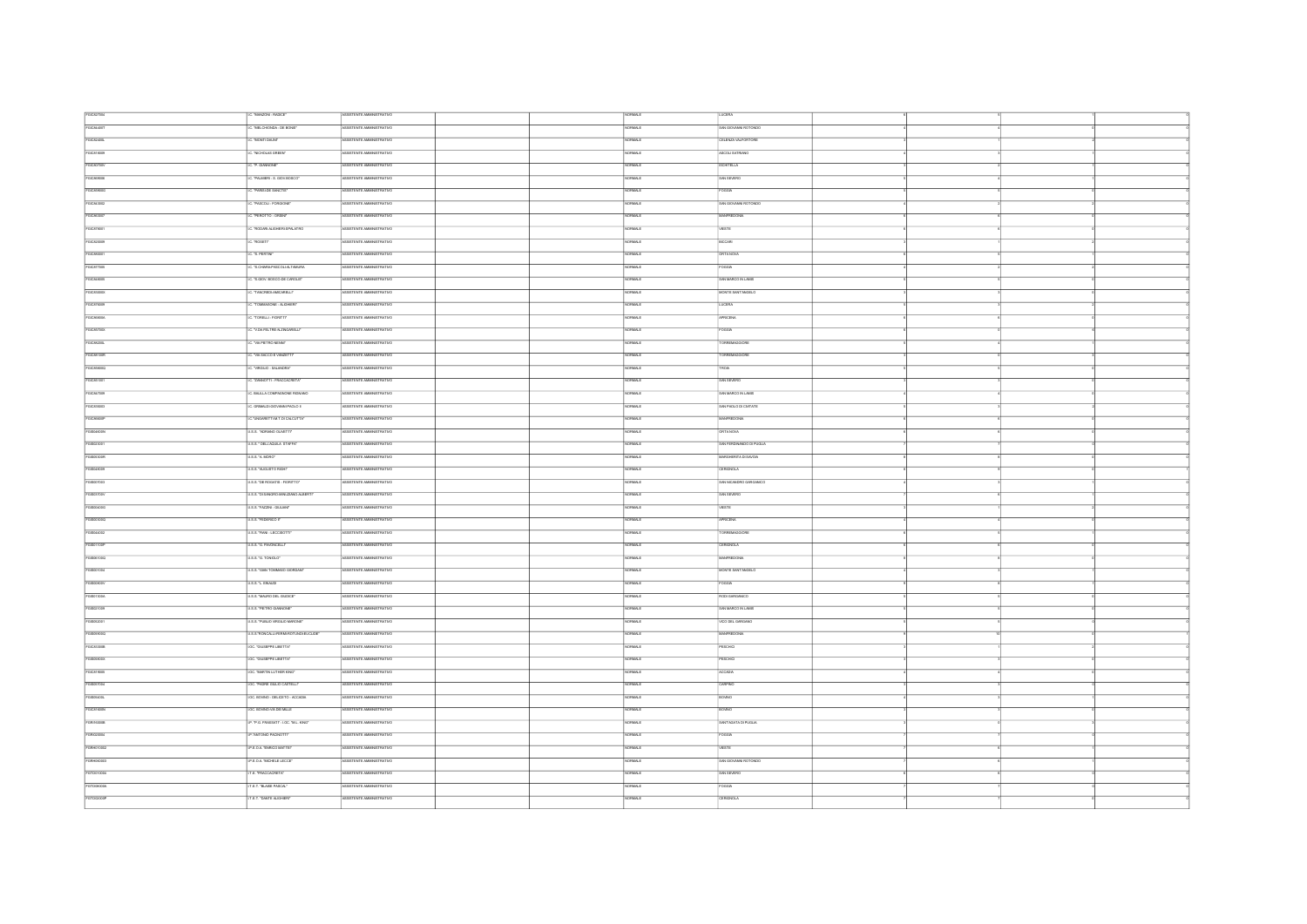| FGTF17000V    | IT ET. "LUGI DI MAGGIO"               | ASSISTENTE AMMINISTRATIVO        |                          |                                    | NORMALE        | SAN GIOVANNI ROTONDO      |  |  |
|---------------|---------------------------------------|----------------------------------|--------------------------|------------------------------------|----------------|---------------------------|--|--|
| FGTE020006    | T.E.T. NOTANAGELO - ROSATI"           | CATARTE AMMINISTRATIVO           |                          |                                    | <b>RMALE</b>   | <b>OGGIA</b>              |  |  |
| $r$ GTD060005 | IT ET. VITTORIO EMANUELE IIT          | ASSISTENTE AMMINISTRATIVO        |                          |                                    | ORMALE         | LUCERA                    |  |  |
| FGTD21000T    | IT.E.T."GWW.CNE MAST                  | ASSISTENTE AMMINISTRATIVO        |                          |                                    | NORMALE        | FOGGIA                    |  |  |
|               |                                       |                                  |                          |                                    |                |                           |  |  |
| FGTF13000C    | IT.T. "ALTAMURA - DA VINCI"           | ASSISTENTE AMMINISTRATIVO        |                          |                                    | <b>SAMPO</b>   | <b>FOGGIA</b>             |  |  |
| FGPC15000C    | LICEO "BONGH-ROSMIN"                  | SSSTENTE AMMINISTRATIVO          |                          |                                    | NORMALE        | LUCERA                    |  |  |
| FGPS08000E    | <b>UCEO "ALBERT ENSTEN"</b>           | ASSISTENTE AMMINISTRATIVO        |                          |                                    | RMALE          | CERIGNOLA                 |  |  |
| FGPM03000E    | LICEO "CAROLINA POERIO"               | ASSISTENTE AMMINISTRATIVO        |                          |                                    | NORMALE        | FOGGA                     |  |  |
| FGPM10000G    | LICEO "E. PESTALOZZ"                  | SSISTENTE AMMINISTRATIVO         |                          |                                    | <b>SAMPLE</b>  | SAN SEVERO                |  |  |
| FGP520000B    | LICEO "GALLEHMORO"                    | ASSISTENTE AMMNISTRATIVO         |                          |                                    | NORMALE        | <b>MANFREDONIA</b>        |  |  |
| FGPC160003    | LICEO "LANZAPERUGNI"                  | ASSISTENTE AMMINISTRATIVO        |                          |                                    | NORMALE        | FOGGIA                    |  |  |
| FGPM05000Q    | LICEO "MANA MMACOLATA"                | CATRATIONAL 3TH 3TSSS            |                          |                                    | RMALE          | SAN GIOVANNI ROTONDO      |  |  |
| FGP5210002    | LICEO "RISPOLI-TONO!"                 | SSISTENTE AMMNISTRATIVO          |                          |                                    | NORMALE        | SAN SEVERO                |  |  |
|               |                                       |                                  |                          |                                    |                |                           |  |  |
| FGPC180008    | LICEO 'ZNGARELLI-SACRO CUORE          | SSISTENTE AMMNISTRATIVO          |                          |                                    |                | <b>CERIGNOL</b>           |  |  |
| FGP5010008    | LICEO SCIENTIFICO "A VOLTA"           | SSISTENTE AMMNISTRATIVO          |                          |                                    | NORMALE        | <b>FOGGIA</b>             |  |  |
| FGP5040004    | LICEO SCENTIFICO "G. MARCON"          | SSISTENTE AMMINISTRATIVO         |                          |                                    | <b>ORMALE</b>  | <b>FOGGIA</b>             |  |  |
| FGVC01000C    | R. BONGHI                             | <b>ISSISTENTE AMMINISTRATIVO</b> |                          |                                    | ORMALE         | LUCERA                    |  |  |
| FGMM03400C    | 8.8.1 G. G. BOVID"                    | ASSISTENTE AMMINISTRATIVO        |                          |                                    | <b>NORMALE</b> | FOGGA                     |  |  |
| FGMM04100B    | S.S. 1 G. TG. PAVONCELLE              | SSSTENTE AMMNISTRATIVO           |                          |                                    | <b>ORMALE</b>  | ERIGNOLA                  |  |  |
| FGMMODTODX    | <b>S.S. 1 G. T. MURKLDOT</b>          | ASSISTENTE AMMINISTRATIVO        |                          |                                    | NORMALE        | FOGGIA                    |  |  |
| FGMM148003    | S.S. 1 G. PETRARCA - P.PID"           | ASSISTENTE AMMNISTRATIVO         |                          |                                    | <b>NORMALE</b> | SAN SEVERO                |  |  |
| FGEE113005    | SAN GIOVANNI BOSCO                    | ASSISTENTE AMMINISTRATIVO        |                          |                                    | NORMALE        | <b>MANFREDONIA</b>        |  |  |
|               |                                       |                                  |                          |                                    |                |                           |  |  |
| FGCB3300C     | VICO I FONTANELLE - GIOVANNI PAOLO II | SSISTENTE AMMNISTRATIVO          |                          |                                    | ORMALE         | DELICETO                  |  |  |
| FGEE11000N    | CD. "SAN BENEDETTO"                   | ASSISTENTE TECNICO               | ARCO                     | ELETTRONICA ED ELETTROTECNICA      | NORMALE        | SAN SEVERO                |  |  |
| FGC83800E     | IC. "ALDO MORO"                       | ASSISTENTE TECNICO               | ARCO                     | ELETTRONICA ED ELETTROTECNICA      | NORMALE        | STORNARELLA               |  |  |
| FGIC856004    | C. "ALFIERI - GARBALDI"               | SSISTENTE TECNICO                |                          | ELETTRONCA ED ELETTROTECNICA       | <b>SAMPO</b>   | FOGGIA                    |  |  |
| FGIC842006    | C. BOZZNI - FASANT                    | ASSISTENTE TECNICO               | ARCO                     | ELETTRONCA ED ELETTROTECNICA       | NORMALE        | LUCERA                    |  |  |
| FGIC87000A    | C. D. AUGHERT                         | ASSISTENTE TECNICO               |                          | ELETTRONCA ED ELETTROTECNICA       | NORMALE        | FOGGIA                    |  |  |
| FGIC87400N    | C. "DIVITTORIO - PADRE PIO"           | ASSISTENTE TECNICO               | ARCZ.                    | ELETTRONICAED ELETTROTECNICA       | NORMALE        | <b>CERIGNOLA</b>          |  |  |
| FGC80800P     | C. DOMENCO SAVO*                      | SSSTENTE TECNCO                  |                          | ELETTRONICA ED ELETTROTECNICA      | <b>ORMALE</b>  | MATTINATA                 |  |  |
| FGIC86100G    | C. YOSCOLO - GABELLI'                 | SSISTENTE TECNICO                |                          | ELETTRONICA ED ELETTROTECNICA      | ORMALE         |                           |  |  |
| FGICarsoco    | C. "GARIBALDI - LEONE"                | <b>RESETENTE TECNICO</b>         | $\frac{1}{2}$            | ELETTRONICA ED ELETTROTECNICA      | <b>NORMALE</b> | TRINITAROLL               |  |  |
|               |                                       |                                  |                          |                                    |                |                           |  |  |
| FGICatacco    | C. THICHOLAS GREEN"                   | ASSISTENTE TECNICO               | wtoz                     | ELETTRONICA ED ELETTROTECNICA      | ORMALE         | ASCOLI SATRIANO           |  |  |
| FGIC843002    | C. "PASCOLI - FORGIONE"               | ASSISTENTE TECNICO               |                          | ELETTRONCA ED ELETTROTECNICA       | <b>JORNALE</b> | SAN GIOVANNI ROTONDO      |  |  |
| FGIC853007    | C. PEROTTO - ORSN'T                   | ASSISTENTE TECNICO               | ARCO                     | ELETTRONICA ED ELETTROTECNICA      | NORMALE        | <b>MANFREDONIA</b>        |  |  |
| FGIC878001    | C. TRODARI-ALIGHERI-SPALATRO          | ASSISTENTE TECNICO               |                          | ELETTRONICA ED ELETTROTECNICA      | <b>JORNALE</b> | <b>VESTE</b>              |  |  |
| FGIC85700X    | C. V.DA FELTRE-N ZNGARELLI'           | SSSTENTE TECNICO                 | w.cz                     | ELETTRONICA ED ELETTROTECNICA      | <b>SAMRO</b>   | <b>FOGGIA</b>             |  |  |
| FGIC88200L    | C. "VA PETRO NENN"                    | SSISTENTE TECNICO                | $\overline{\phantom{a}}$ | ELETTRONICAED ELETTROTECNICA       | <b>BLANCH</b>  | TORREMAGGIORI             |  |  |
| FGB04800N     | ILS.S. "ADRIANO OLIVETTI"             | ASSISTENTE TECNICO               | 100                      | ELETTRONICA ED ELETTROTECNICA      | NORMALE        | <b>ORTANOVA</b>           |  |  |
| FGS04000N     | ILS.S. "ADRIANO OLIVETTI"             | SSISTENTE TECNICO                | AROS                     | <b>ISCA</b>                        | ORMALE         | ORTANOVA                  |  |  |
| FGBD4000N     | U.S.S. "ADRIANO GLIVETTI"             | ASSISTENTE TECNICO               | $\overline{M(2)}$        | OTTICA                             | NORMALE        | ORTANOVA                  |  |  |
| FG8023001     | <b>TRR TORTSCHLA STARES</b>           | ASSISTENTE TECNICO               | altro.                   | ELETTRONICA ED ELETTROTECNICA      | NORMAL F       | SAN FERDRANDO DI PISCI IL |  |  |
|               |                                       |                                  |                          |                                    |                |                           |  |  |
| FGB023001     | <b>USS "DELL'AQUEA STAFFA"</b>        | SSISTENTE TECNICO                | 1000                     |                                    | RMALE          | SAN FERDINANDO DI PUGLIA  |  |  |
| FGIS023001    | USS. "DELL'AQUEA STAFFA"              | ASSISTENTE TECNICO               | 4915                     | GRAFICA PUBBLICITARIA E FOTOGRAFIA | NORMALE        | SAN FERDINANDO DI PUGLIA  |  |  |
| FGB023001     | ILS.S. " DELL'AQUEA STAFFA"           | SSSTENTE TECNICO                 | $\overline{M22}$         | MODAE COSTUME                      | NORMALE        | SAN FERDINADO DI PUGLIA   |  |  |
| FGB023001     | <b>U.S.S. " DELL'AQUEA STAFFA"</b>    | ASSISTENTE TECNICO               | AR26                     | <b>ODONTOTECNICA</b>               | NORMALE        | SAN FERDINANDO DI PUGLIA  |  |  |
| FGB05300R     | ILS.S. "A MORO"                       | SSSTENTE TECNICO                 | unco                     | ELETTRONICA ED ELETTROTECNICA      | ORMALE         | MARCHERITA DI SAVOIA      |  |  |
| FGB05300R     | USS "A MORO"                          | ASSISTENTE TECNICO               | AROB                     | <b>FISICA</b>                      | NORMALE        | MARCHERITA DI SAVOIA      |  |  |
| FGB05300R     | USS 'A MORO'                          | ASSISTENTE TECNICO               | $\overline{AB20}$        | <b>A.BERGHERA</b>                  | NORMALE        | MARGHERITA DI SAVOIA      |  |  |
| FGB05300R     | USS 'A MORO'                          | ASSISTENTE TECNICO               |                          | ALBERGHERA AMMINISTRATIVA CONTABLE | NORMALE        | AGHERITA DI SAVOIA        |  |  |
| FGB05300R     | <b>U.S.S. "A MORO"</b>                | ASSISTENTE TECNICO               |                          |                                    |                | MARGHERITA DI SAVOIA      |  |  |
|               |                                       |                                  | AR23                     | CHMICA                             | NORMALE        |                           |  |  |
| FGB048009     | ILS.S. "AUGUSTO RIGHT                 | ASSISTENTE TECNICO               | anco                     | ELETTRONICA ED ELETTROTECNICA      | NORMALE        | CERIGNOLA                 |  |  |
| FGB048009     | ILS.S. "AUGUSTO RIGHT                 | ASSISTENTE TECNICO               |                          | <b>HMICA</b>                       | NORMALE        | CERIGNOLA                 |  |  |
| FGB007003     | USS. DE ROGATS - FIORITTO*            | SSISTENTE TECNICO                |                          | ELETTRONICA ED ELETTROTECNICA      | ORMALE         | SAN NICANDRO GARGANICO    |  |  |
| FGB007003     | ILS.S. "DE ROGATS - FIORITTO"         | ASSISTENTE TECNICO               |                          |                                    |                | SAN NCANDRO GARGANICO     |  |  |
|               |                                       |                                  |                          |                                    |                |                           |  |  |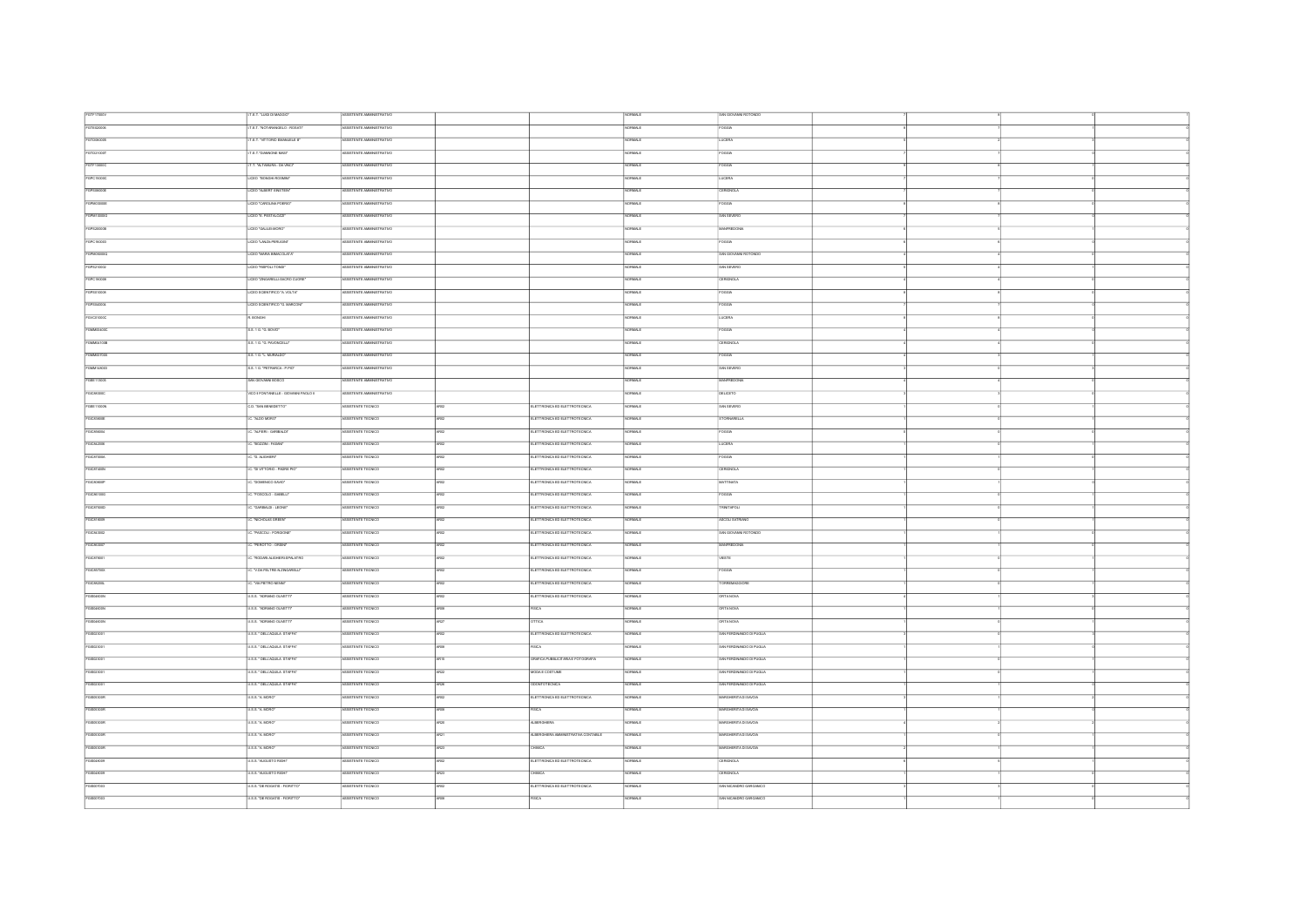| FGB007003  | ILS.S. "DE ROGATIS - FIORITTO"          | ASSISTENTE TECNICO                       |                   | ASSISTENZA INFANZIA E ASSISTENZA SOCIALE               | NORMALE                  | SAN NCANDRO GARGANICO     |  |  |
|------------|-----------------------------------------|------------------------------------------|-------------------|--------------------------------------------------------|--------------------------|---------------------------|--|--|
| FGB007003  | U.S.S. "DE ROGATIS - FIORITTO"          | ASSISTENTE TECNICO                       |                   | <b>PITTURA</b>                                         | <b>SAMRO</b>             | SAN NICANDRO GARGANICO    |  |  |
| FGB03700V  | ISS. THEANGRO-MINUZIANO-ALBERTIT        | ASSISTENTE TECNICO                       | ARRO              | ECCANICA (132)                                         | <b>JUMIOR</b>            | SAN SEVERO                |  |  |
| FGB03700V  | ILS.S. "DI SANGRO-MINUZIANO-ALBERTI"    | ASSISTENTE TECNICO                       |                   | MECCANICA (ALTRI LABORATORI)                           | NORMALE                  | SAN SEVERO                |  |  |
| FGB03700V  | U.S.S. "DI SANGRO-MINUZIANO-ALBERTI"    | ASSISTENTE TECNICO                       |                   |                                                        |                          |                           |  |  |
|            |                                         |                                          |                   | ELETTRONICA ED ELETTROTECNICA                          | <b><i>SAMON</i></b>      | SAN SEVERO                |  |  |
| FGB03700V  | ISS. DISANGRO-MINUZIANO-ALBERTIT        | SSISTENTE TECNICO                        |                   |                                                        | <b>RMALE</b>             | SAN SEVERO                |  |  |
| FGB03700V  | U.S.S. TO SANGRO-MINUZIANO-ALBERTI      | ASSISTENTE TECNICO                       |                   | MODAE COSTUME                                          | NORMALE                  | SAN SEVERO                |  |  |
| FGB03700V  | IT R.R. THI RANGEO LMNI (PIANOLAI REBTE | <b>ASSSTENTE TECNICO</b>                 | $\overline{a}$    | <b>CHMICA</b>                                          | CRM4 F                   | <b>SAN SEVERO</b>         |  |  |
| FGB03700V  | ILS.S. "DI SANGRO-MINUZIANO-ALBERTI"    | SSSTENTE TECNICO                         |                   | ZENDA AGRARIA                                          | RMALE                    | SAN SEVERO                |  |  |
| FGIS00400G | <b>U.S.S. TAZZNI - GIULIANT</b>         | ASSISTENTE TECNICO                       |                   | ECCANICA (32)                                          | ORMALE                   | VESTE                     |  |  |
| FGB00400G  | USS. TAZZNI - GULIAN'                   | ASSISTENTE TECNICO                       |                   | ELETTRONCA ED ELETTROTECNICA                           | ORMAL                    | VESTE                     |  |  |
| FGB00400G  | USS. TAZZNI - GULIANT                   | ASSISTENTE TECNICO                       |                   | <b>SCA</b>                                             | RMALE                    | VESTE                     |  |  |
| FG800300Q  | U.S.S. VEDERICO IT                      | ASSISTENTE TECNICO                       |                   | ELETTRONICA ED ELETTROTECNICA                          | <b>CRMA F</b>            | APRICENA                  |  |  |
| FGB00300Q  | USS. VEDERICO IT                        | ASSISTENTE TECNICO                       |                   | <b>BCA</b>                                             |                          | APRICENA                  |  |  |
| FORNAMO    | U.S.S. "IWN - LECCISOTTE                | <b>ASSSTENTE TECNICO</b>                 | $\frac{1}{200}$   | ELETTRONICA ED ELETTROTECNICA                          | <b>NORMALE</b>           | TORREMAGGIORE             |  |  |
|            |                                         |                                          |                   |                                                        |                          |                           |  |  |
| FGB04002   | USS. TWI-LECCSOTT                       | ASSISTENTE TECNICO                       |                   | <b>BCA</b>                                             | <b>RMALE</b>             | ORREMAGGIORE              |  |  |
| FGIS01100P | ILS.S. "G. PAVONCELL!"                  | ASSISTENTE TECNICO                       |                   | MECCANICA (32)                                         | NORMALE                  | <b>CERIGNOLA</b>          |  |  |
| FGIS01100P | <b>ILS.S. "G. PAVONCELL!"</b>           | ASSISTENTE TECNICO                       | anny              | MECCANICA (ALTRI LABORATORI)                           | NORMALE                  | <b>CERIGNOLA</b>          |  |  |
| FGIS01100P | <b>U.S.S. "G. PAVONCELL!"</b>           | ASSISTENTE TECNICO                       |                   | ELETTRONICA ED ELETTROTECNICA                          | <b>RMALE</b>             | <b>ERIGNOLA</b>           |  |  |
| FGB01100P  | ILS.S. "G. PAVONCELL!"                  | ASSISTENTE TECNICO                       | $\overline{4820}$ | ARBITIONS                                              | ORMALE                   | ERIGNOLA                  |  |  |
| FGIS01100P | <b>USS. G. PAVONCELL!</b>               | ASSISTENTE TECNICO                       |                   | MODAE COSTUME                                          | ORMALE                   | CERIGNOLA                 |  |  |
| FGIS01100P | U.S.S. "G. PAVONCELL!"                  | ASSISTENTE TECNICO                       | AR23              | CHMICA                                                 | <b><i>SAMON</i></b>      | CERIGNOLA                 |  |  |
| FGIS01100P | ISS. G. PAYONCELLE                      | SSSTENTE TECNICO                         |                   | <b>TENDA AGRARIA</b>                                   | <b>RMALE</b>             | <b>UGNOLA</b>             |  |  |
| FGIS06100Q | ILS.S. "G. TONICLO"                     | ASSISTENTE TECNICO                       |                   | ELETTRONICA ED ELETTROTECNICA                          | NORMALE                  | MANFREDONIA               |  |  |
| FGIS06100Q | U.S.S. "G. TONICLO"                     | ASSISTENTE TECNICO                       | <b>Uhrin</b>      | <b>FISICA</b>                                          | ORMALE                   | MANFREDONA                |  |  |
| FGB00800V  | ILS.S. T., ENAUDI                       | SSISTENTE TECNICO                        |                   | MECCANICA (132)                                        | <b>MALE</b>              | <b>AGOS</b>               |  |  |
| FGB00800V  | U.S.S. T. ENAUDI                        | ASSISTENTE TECNICO                       |                   | ELETTRONICA ED ELETTROTECNICA                          | ORMALE                   | FOGGIA                    |  |  |
| FGB00800V  |                                         |                                          |                   |                                                        | ORMALE                   | <b>FOGGIA</b>             |  |  |
| FGB00800V  | ILS S. T. ENAUDI                        | ASSISTENTE TECNICO                       |                   | GRAFICA PUBBLICITARIA E FOTOGRAFIA                     |                          |                           |  |  |
|            | U.S.S. T. ENAUDI                        | ASSISTENTE TECNICO<br>ASSISTENTE TECNICO | AR19              | ASSISTENZA INFANZIA E ASSISTENZA SOCIALE<br>A REBOHERA | <b>BLANCH</b><br>CIBMA F | <b>FOGGIA</b><br>FOOGLE   |  |  |
| FGISCOBODV | U.S.S. T. ENAUDI                        |                                          | 4920              |                                                        |                          |                           |  |  |
| FGB00800V  | USS. L. ENAUDI                          | ASSISTENTE TECNICO                       |                   | ALBERGHERA AMMINISTRATIVA CONTABILE                    | <b>ORMALE</b>            | FOGGIA                    |  |  |
| FGB01300A  | TRE MAIRO DE GUNCET                     | <b>ASSSTENTE TECNICO</b>                 | $\frac{1}{1000}$  | FLETTRONICA ED ELETTROTECNICA                          | <b>NORMAL</b> F          | <b>RODUCARGANICO</b>      |  |  |
| FGB01300A  | ILS.S. TAAURO DEL GIUDICE"              | ASSISTENTE TECNICO                       |                   | <b>FSCA</b>                                            | RMALE                    | RODI GARGANICO            |  |  |
| FG8021009  | ILS.S. "PIETRO GIANNONE"                | ASSISTENTE TECNICO                       |                   | ELETTRONICA ED ELETTROTECNICA                          | NORMALE                  | SAN MARCO IN LAMB         |  |  |
| FGB021009  | <b>U.S.S. "PIETRO GIANNONE"</b>         | ASSISTENTE TECNICO                       | ance              | <b>FISICA</b>                                          | OBMA F                   | <b>SAN MARCO IN LAMIS</b> |  |  |
| FGB021009  | ILS.S. "PIETRO GIANNONE"                | ASSISTENTE TECNICO                       |                   | MODAE COSTUME                                          | <b>STANCE</b>            | SAN MARCO IN LAMS         |  |  |
| FGB052001  | IS S. PUBLIO VRGLIO MARONE"             | ASSISTENTE TECNICO                       |                   | ELETTRONICA ED ELETTROTECNICA                          | ORMALE                   | VICO DEL GARGANO          |  |  |
| FGB052001  | ILS S. "PUBLIO VRGILIO MARONE"          | ASSISTENTE TECNICO                       |                   | <b>ISCA</b>                                            | <b>CHANGE</b>            | VICO DEL GARGANO          |  |  |
| FGB052001  | ILS S. "PUBLIO VIRGILIO MARCINE"        | ASSISTENTE TECNICO                       | 5878              | AZIENDA AGRARIA                                        | ORMALE                   | VICO DEL GARGANO          |  |  |
| FGB05900Q  | ISS/RONCALL-FERM-ROTUNDI-EUCLIDE*       | SSSTENTE TECNCO                          |                   | ECCANICA (ALTRI LABORATORI)                            | RMALE                    | REDONV                    |  |  |
| FGB05000Q  | ILS S. "RONCALLI-FERM-ROTUNDI-EUCLIDE"  | ASSISTENTE TECNICO                       |                   | ELETTRONICA ED ELETTROTECNICA                          | ORMALE                   | MANFREDONIA               |  |  |
| FGIS05900Q | ILS.S. "RONCALLI-FERM-ROTUNDI-EUCLIDE"  | ASSISTENTE TECNICO                       | in na             | MBARCAZIONI SCUOLA E OFFICINE                          | <b>JORNALE</b>           | MANFREDONIA               |  |  |
| FGB05900Q  | ISS/RONCALL-FERM-ROTUNDI-EUCLIDE*       | SSISTENTE TECNICO                        |                   | <b>BCA</b>                                             | <b>MALE</b>              | <b>NFREDONIA</b>          |  |  |
| FGB05900Q  | ILS.S. "RONCALLI-FERMI-ROTUNDI-EUCLIDE" | ASSISTENTE TECNICO                       |                   | EDLE                                                   | <b>ORMALE</b>            | MANFREDONIA               |  |  |
| FGB05800X  | OC. "GUSEPPE LBETTA"                    | ASSISTENTE TECNICO                       |                   | ELETTRONICA ED ELETTROTECNICA                          | <b>CRMALE</b>            | PESCHICI                  |  |  |
| FGB057004  | OC. TRORE GULIO CASTELLE                | ASSISTENTE TECNICO                       | <b>ARCO</b>       | ELETTRONICA ED ELETTROTECNICA                          | <b>SAMPLE</b>            | CARPINO                   |  |  |
| FGB057004  | LOC. TRADRE GIULIO CASTELLE             | ASSISTENTE TECNICO                       | sisra             | eera.                                                  | CRM4 F                   | CARPINO                   |  |  |
| FGB05400L  | IDC. BOVINO - DELICETO - ACCADIA        | ASSISTENTE TECNICO                       |                   | ELETTRONICA ED ELETTROTECNICA                          | ORMAL                    | ROVINO                    |  |  |
| FGRI16000B | IP, 'P.G. FRASSATI' - LOC. 'M.L. KING'  | ASSISTENTE TECNICO                       | <b>ARPIS</b>      | MECCANICA (ALTRI LABORATORI)                           | <b>ORMALE</b>            | SANTAGATA DI PUGLIA       |  |  |
| FGRI220004 | P. WITCNID PACNOTTE                     | SSSTENTE TECNCO                          |                   | MECCANICA (ALTRI LABORATORI)                           | RMALE                    | <b>OGGIA</b>              |  |  |
| FGRI020004 | P. WITONIO PACNOTTE                     | ASSISTENTE TECNICO                       |                   | ELETTRONICA ED ELETTROTECNICA                          | ORMALE                   | FOGGIA                    |  |  |
| FGRI020004 | P "ANTONIO PACNOTTE                     | ASSISTENTE TECNICO                       | ance              | FRICA                                                  | CRMA F                   | <b>FOGGIA</b>             |  |  |
| FGRI20004  | P. WITCNID PACNOTTE                     | SSSTENTE TECNICO                         |                   | MODAE COSTUME                                          | <b>RMALE</b>             | <b>DGGIA</b>              |  |  |
| FGRI220004 | P. WITONIO PACNOTTE                     | ASSISTENTE TECNICO                       | $\overline{107}$  | DONTOTECNCA                                            | <b>ORMALE</b>            | FOGGIA                    |  |  |
| FGRI020004 | P. WITONIO PACNOTTE                     | ASSISTENTE TECNICO                       |                   | <b>TTICA</b>                                           | ORMALE                   |                           |  |  |
|            |                                         |                                          |                   |                                                        |                          |                           |  |  |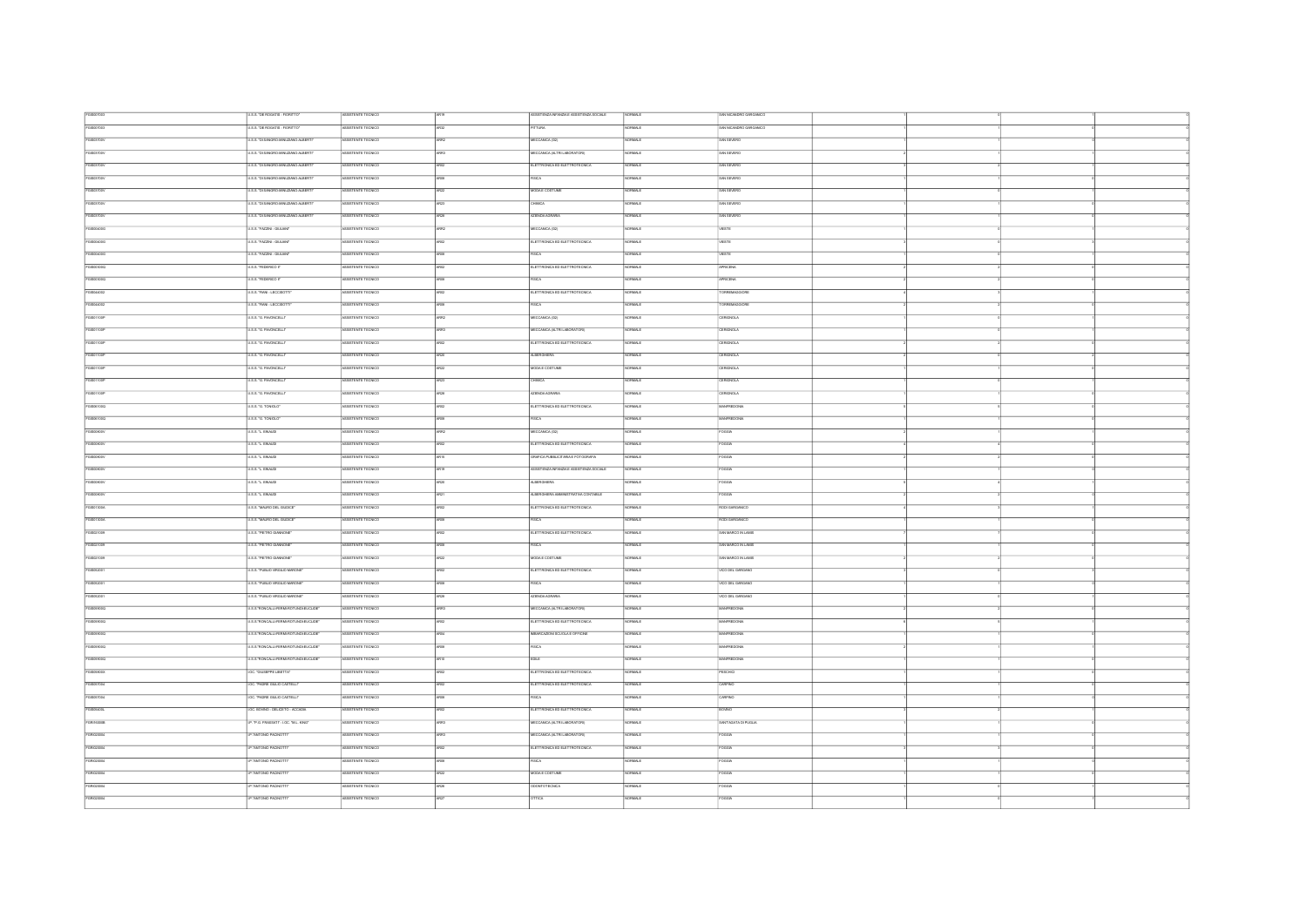| FGRHD10002 | IP.E.O.A. "ENRICO MATTEI"      | ASSISTENTE TECNICO       |                  | MECCANICA (32)                      | <b>NORMALE</b>  | VESTE                |  |  |
|------------|--------------------------------|--------------------------|------------------|-------------------------------------|-----------------|----------------------|--|--|
| FGRHD10002 | P.E.O.A. "ENRICO MATTEI"       | SSSTENTE TECNICO         |                  | ELETTRONICA ED ELETTROTECNICA       |                 | VESTE                |  |  |
| FGRHD10002 | IP.E.O.A. "ENRICO MATTEI"      | ASSISTENTE TECNICO       |                  | <b>ALBERGHERA</b>                   | ORMALE          | VESTE                |  |  |
| FGRHD10002 | IP.E.O.A. "ENRICO MATTEI"      | ASSISTENTE TECNICO       |                  | ALBERGHERA AMMINISTRATIVA CONTABILE | <b>CRMA F</b>   | VESTE                |  |  |
|            |                                |                          |                  |                                     |                 |                      |  |  |
| FGRH060003 | IP.E.O.A. "MCHELE LECCE"       | ASSISTENTE TECNICO       |                  | ELETTRONICA ED ELETTROTECNICA       | RMALE           | SAN GIOVANNI ROTONDO |  |  |
| FGRH060003 | IP.E.O.A. "MCHELE LECCE"       | ASSISTENTE TECNICO       |                  | <b>ALBERGHERA</b>                   | <b>CRMALE</b>   | SAN GIOVANNI ROTONDO |  |  |
| FGRHDBDDDS | IP.E.O.A. "MICHELE LECCE"      | ASSISTENTE TECNICO       |                  | ALBERGHERA AMMINISTRATIVA CONTABLE  | <b>JRMALI</b>   | SAN GIOVANNI ROTONDO |  |  |
| FGTD010004 | IT.E. "FRACCACRETA"            | ASSISTENTE TECNICO       |                  | ELETTRONICA ED ELETTROTECNICA       | <b>CRMALE</b>   | SAN SEVERO           |  |  |
| FGTD010004 | T.E. "FRACCACRETA"             | SSSTENTE TECNICO         |                  |                                     | <b>RMALE</b>    | SAN SEVERO           |  |  |
| FGTD08000A | IT ET. "BLASE PASCAL"          | ASSISTENTE TECNICO       |                  | ELETTRONICA ED ELETTROTECNICA       | ORMALE          | FOGGIA               |  |  |
|            |                                |                          |                  | <b>FSCA</b>                         | <b>JRMAL</b>    | <b>FOGGIA</b>        |  |  |
| FGTD08000A | IT.E.T. "BLASE PASCAL"         | ASSISTENTE TECNICO       |                  |                                     |                 |                      |  |  |
| FGTD02000P | IT.E.T. "DANTE ALIGHER!"       | SSISTENTE TECNICO        |                  | ELETTRONICA ED ELETTROTECNICA       | RMALE           | CERIGNOLA            |  |  |
| FGTD02003P | IT.E.T. "DANTE ALIGHER!"       | SSISTENTE TECNICO        |                  | <b>RICA</b>                         | <b>BMALE</b>    | <b>ERIGNOLA</b>      |  |  |
| FGTF17000V | IT.E.T. "LUGI DI MAGGIO"       | SSISTENTE TECNICO        |                  | ELETTRONICAED ELETTROTECNICA        |                 | SAN GIOVANNI ROTONDI |  |  |
| FGTF17000V | IT ET, "LUGI DI MAGGIO"        | ASSISTENTE TECNICO       |                  | <b>FSICA</b>                        | ORMALE          | SAN GIOVANNI ROTONDO |  |  |
| FGTF17000V | T.E.T. "LUGI DI MAGGIO"        | SSISTENTE TECNICO        |                  | HMICA                               | <b>JRMALE</b>   | SAN GIOVANNI ROTONDO |  |  |
| FGTE020006 | IT.E.T. "NOTARANGELO - ROSATI" | ASSISTENTE TECNICO       |                  | ELETTRONICA ED ELETTROTECNICA       | ORMALE          | <b>FOGGIA</b>        |  |  |
| FGTE020006 | IT ET. "NOTARANGELO - ROSATI"  | ASSISTENTE TECNICO       | ance             | <b>FISICA</b>                       | CIBMA F         | FOGGA                |  |  |
|            |                                |                          |                  |                                     |                 |                      |  |  |
| FGTD060005 | IT ET. "VITTORIO EMANUELE II"  | SSSTENTE TECNICO         |                  | ELETTRONICA ED ELETTROTECNICA       | RMALE           | LUCERA               |  |  |
| FGTD060005 | IT.E.T. "VITTORIO EMANUELE II" | SSISTENTE TECNICO        |                  | <b>FSCA</b>                         | <b>RMALE</b>    | LUCERA               |  |  |
| FGTD060005 | LT.E.T. "VITTORIO EMANUELE II" | ASSISTENTE TECNICO       | $\overline{a}$   | EDLE                                | <b>COMME</b>    | LUCERA               |  |  |
| FGTD21000T | IT ET. GANNONE MAST            | ASSISTENTE TECNICO       |                  | ELETTRONICA ED ELETTROTECNICA       | ORMALE          | <b>FOGGIA</b>        |  |  |
| FGTD21000T | T.E.T. GRANDNE MAST            | SSISTENTE TECNICO        |                  | <b>SCA</b>                          | <b>RMALE</b>    | <b>OGGIA</b>         |  |  |
| FGTD21000T | <b>IT ET. GHANCNE MAST</b>     | ASSISTENTE TECNICO       |                  | EDLE                                | NORMALE         | FOGGIA               |  |  |
| FGTD21000T | IT FT YOMANONE MARE            | ASSISTENTE TECNICO       | 4975             | <b>CHMCA</b>                        | <b>NORMAL</b> F | FOODS                |  |  |
| FGTF13000C | IT.T. "ALTAMURA - DA VINCI"    | SSISTENTE TECNICO        |                  | MECCANICA (ALTRI LABORATORI)        | RMALE           | <b>CGGIA</b>         |  |  |
|            |                                |                          |                  |                                     |                 |                      |  |  |
| FGTF13000C | LT.T. "ALTAMURA - DA VINCI"    | ASSISTENTE TECNICO       |                  | ELETTRONICA ED ELETTROTECNICA       | <b>CRMALE</b>   | <b>FOGGIA</b>        |  |  |
| FGTF13000C | IT.T. "ALTAMURA - DA VINCI"    | SSSTENTE TECNICO         |                  | REONAUTICA                          | <b>RMALI</b>    | Foggy,               |  |  |
| FGTF13000C | IT.T. "ALTAMURA - DA VINCI"    | ASSISTENTE TECNICO       | ARCO             | <b>FISICA</b>                       | <b>SAMRO</b>    | <b>FOGGIA</b>        |  |  |
| FGTF13000C | T.T. "ALTAMURA - DA VINCI"     | SSISTENTE TECNICO        |                  | HMICA                               |                 |                      |  |  |
| FGPC15000C | LCEO "BONGH-ROSMIN"            | ASSISTENTE TECNICO       |                  | ELETTRONICA ED ELETTROTECNICA       | ORMALE          | LUCERA               |  |  |
| FGPC15000C | LICEO "BONGH-ROSMIN"           | ASSISTENTE TECNICO       | $\frac{1}{200}$  | <b>FISICA</b>                       | <b>CRMALE</b>   | LUCERA               |  |  |
| FGPS08000E | UCEO "ALBERT EINSTEIN"         | SSISTENTE TECNICO        |                  | ELETTRONICA ED ELETTROTECNICA       | <b>BAALE</b>    | <b>FUGNOLA</b>       |  |  |
|            | <b>LICEO "ALBERT EINSTEN"</b>  | ASSISTENTE TECNICO       | ance             |                                     | ORMALE          | CERIGNOLA            |  |  |
| FGP508000E |                                |                          |                  | <b>BCA</b>                          |                 |                      |  |  |
| FGP508000E | <b>LICEO "ALBERT ENSTEN"</b>   | ASSISTENTE TECNICO       | $\frac{1}{2}$    | CHMICA                              | <b>COMA F</b>   | CERIGNOLA            |  |  |
| FGPM03000E | LICEO "CAROLINA POERIO"        | ASSISTENTE TECNICO       |                  | ELETTRONICA ED ELETTROTECNICA       | NORMALE         | <b>FOGGIA</b>        |  |  |
| FGPM03000E | LICEO "CAROLINA POERIO"        | SSSTENTE TECNCO          |                  | <b>SCA</b>                          | RMALE           | <b>CGGIA</b>         |  |  |
| FGPM10000G | LICEO "E. PESTALOZZ"           | SSISTENTE TECNICO        |                  | ELETTRONICA ED ELETTROTECNICA       | $\overline{u}$  | SAN SEVERO           |  |  |
| FGPM10000G | UCEO "E. PESTALOZZ"            | ASSISTENTE TECNICO       | ance             | ekina.                              | CRMA F          | <b>RAN REVENO</b>    |  |  |
| FGPM10000G | LICEO "E. PESTALOZZ"           | SSISTENTE TECNICO        |                  | HMICA                               | <b>MMLE</b>     | SAN SEVERO           |  |  |
| FGPM10000G | LICEO "E. PESTALOZZ"           | ASSISTENTE TECNICO       |                  | <b>STTLING</b>                      | <b>CRMALE</b>   | SAN SEVERO           |  |  |
|            |                                |                          |                  |                                     |                 |                      |  |  |
| FGP520000B | LICEO "GALLEHMORO"             | ASSISTENTE TECNICO       |                  | ELETTRONICA ED ELETTROTECNICA       | NORMALE         | MANFREDONN           |  |  |
| FGP520000B | LICEO "GALLEI-MORO"            | ASSISTENTE TECNICO       |                  | <b>FISICA</b>                       | <b>SIMMO</b>    | <b>MANFREDONA</b>    |  |  |
| FGP520000B | LCEO "GALLEHMORO"              | SSISTENTE TECNICO        |                  |                                     |                 | <b>FREDONA</b>       |  |  |
| FGPC160003 | LICEO "LANZA PERUGINI"         | ASSISTENTE TECNICO       |                  | ELETTRONICA ED ELETTROTECNICA       | ORMALE          | <b>FOGGIA</b>        |  |  |
| FGPC160003 | LICEO "LANZA-PERUGINI"         | ASSISTENTE TECNICO       | AROS             | <b>FSCA</b>                         | ORMALE          | <b>FOGGIA</b>        |  |  |
| FGPC160003 | CEO "LANZAPERUGNI"             | SISTENTE TECNICO         |                  | RCHITETTURAED ARREDAMENTO           |                 | ccia                 |  |  |
| FGPC160003 | LICEO "LANZA-PERUGINI"         | ASSISTENTE TECNICO       |                  | GRAFICA PUBBLICITARIA E FOTOGRAFIA  | ORMALE          | <b>FOGGIA</b>        |  |  |
|            |                                |                          | $\frac{1}{4873}$ | CHMICA                              | <b>ORMALE</b>   | FOCOS                |  |  |
| FGPC160003 | LICEO "LANZA-PERUGINI"         | ASSISTENTE TECNICO       |                  |                                     |                 |                      |  |  |
| FGPC160003 | LICEO "LANZA-PERUGINI"         | ASSISTENTE TECNICO       | M32              | <b>PITTURA</b>                      | ORMALE          | <b>FOGGIA</b>        |  |  |
| FGPM05000Q | LICEO "MARIA MMACOLATA"        | ASSISTENTE TECNICO       | $\frac{1}{200}$  | ELETTRONICA ED ELETTROTECNICA       | <b>CRMALE</b>   | SAN GIOVANNI ROTONDO |  |  |
| FGPM05000Q | UCEO "MANA MMACOLATA"          | ASSISTENTE TECNICO       |                  | <b>BCA</b>                          | ORMALE          | SAN GIOVANNI ROTONDO |  |  |
| FGP5210002 | LICEO SERROLLTONOF             | <b>ASSETENTE TECNICO</b> | $\overline{m}$   | ELETTRONICA ED ELETTROTECNICA       | <b>NORMAL</b> F | <b>RAN SEVERO</b>    |  |  |
| FGP5210002 | LICEO "RISPOLI-TOND!"          | SSSTENTE TECNICO         |                  | <b>SCA</b>                          | RMALE           | SAN SEVERO           |  |  |
| FGPC180008 | LICEO "ZNGARELLI-SACRO CUORE"  | ASSISTENTE TECNICO       |                  | ELETTRONICA ED ELETTROTECNICA       | NORMALE         | CERIGNOLA            |  |  |
|            |                                |                          |                  |                                     |                 |                      |  |  |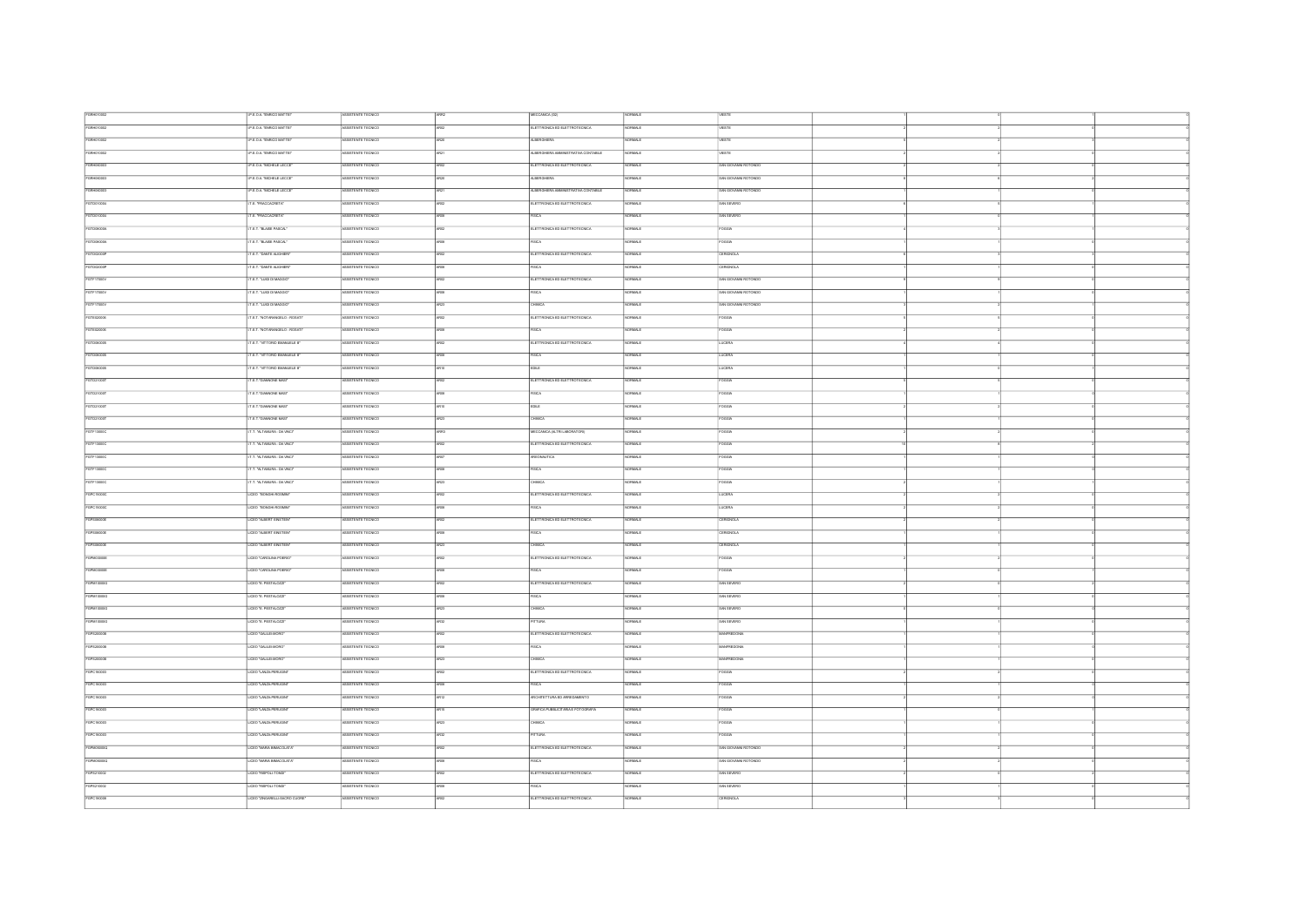| FGPC180008    | LICEO "ZNGARELLI-SACRO CUORE"        | ASSISTENTE TECNICO       |      | w.                                  | ORMALE              | CERIGNOLA                   |  |  |
|---------------|--------------------------------------|--------------------------|------|-------------------------------------|---------------------|-----------------------------|--|--|
| FGPC180008    | LICEO "ZINGARELLI-SACRO CUORE"       | ASSISTENTE TECNICO       |      | ARCHITETTURA ED ARREDAMENTO         | <b>SIMMON</b>       | CERIGNOLA                   |  |  |
|               |                                      |                          | AR12 |                                     |                     |                             |  |  |
| FGPC180008    | LICEO "ZINGARELLI-SACRO CUORE"       | ASSISTENTE TECNICO       | ARS2 | <b>TTURA</b>                        | ORMALE              | CERIGNOLA                   |  |  |
| FGP5010008    | LICEO SCENTIFICO "A VOLTA"           | ASSISTENTE TECNICO       |      | ELETTRONICA ED ELETTROTECNICA       | NORMALE             | FOGGIA                      |  |  |
| FGP5010008    | UCEO SCIENTIFICO "A VOLTA"           | ASSISTENTE TECNICO       | ARCE | <b>FISICA</b>                       | <b>CRMALE</b>       | <b>FOGGIA</b>               |  |  |
| FGP5010008    | LICEO SCENTIFICO "A VOLTA"           | SSSTENTE TECNICO         |      | HMCA                                | RMALE               | <b>OGGIA</b>                |  |  |
| FGP5040004    | LICEO SCENTIFICO "G. MARCONI"        | ASSISTENTE TECNICO       |      | ELETTRONICA ED ELETTROTECNICA       | NORMALE             | FOGGIA                      |  |  |
|               | LICEO SCENTEICO TO MARCONE           | ASSISTENTE TECNICO       |      |                                     |                     |                             |  |  |
| FGP5040004    |                                      |                          | ance | eera.                               | <b>CRMALE</b>       | FOCOS                       |  |  |
| FGP5040004    | LCEO SCENTIFICO "G. MARCON"          | SSSTENTE TECNICO         |      | HMICA                               | <b>MALE</b>         | OGGIA                       |  |  |
| FGVC01000C    | R. BONGHI                            | ASSISTENTE TECNICO       |      | MECCANICA (ALTRI LABORATORI)        | ORMALE              | LUCERA                      |  |  |
| FGVC01000C    | R. BONGHI                            | ASSISTENTE TECNICO       |      | ELETTRONICA ED ELETTROTECNICA       | <b>ORMAL</b>        | LUCERA                      |  |  |
| FGVC01000C    | R. BONGHI                            | ASSISTENTE TECNICO       |      | ALBERGHERA                          | <b>RMALE</b>        | LUCERA                      |  |  |
|               | R. BONGHI                            | ASSISTENTE TECNICO       |      | ALBERGHERA AMMINISTRATIVA CONTABILE | <b>CRMA F</b>       | LUCERA                      |  |  |
| FGVC01000C    |                                      |                          |      |                                     |                     |                             |  |  |
| FGVC01000C    | R. BONGHI                            | ASSISTENTE TECNICO       |      | MODAE COSTUME                       | <b>STANCIO</b>      | LUCERA                      |  |  |
| FGEE00900L    | C.D. "A MANZONE"                     | COLLABORATORE SCOLASTICO |      |                                     | COMA F              | FOGGIA                      |  |  |
| FGEE03200N    | C.D. TON GUSEPPE PUGLIST             | COLLABORATORE SCOLASTICO |      |                                     | <b>ORMALE</b>       | ERIGNOLA                    |  |  |
| FGEE099004    | CD. DON MLANT                        | COLLABORATORE SCOLASTICO |      |                                     | NORMALE             | <b>TRNITAPOLI</b>           |  |  |
| FGEE112009    | C.D. "E. DE AMOS"                    |                          |      |                                     | <b>NORMALE</b>      |                             |  |  |
|               |                                      | COLLABORATORE SCOLASTICO |      |                                     |                     | SAN SEVERO                  |  |  |
| FGEE01200C    | C.D. "G. LEOPARD!"                   | COLLABORATORE SCOLASTICO |      |                                     | ORMALE              | <b>FOGGIA</b>               |  |  |
| FGEE02900T    | C.D. "G. MARCONT                     | COLLABORATORE SCOLASTICO |      |                                     | <b>ORMALE</b>       | CERIGNOLA                   |  |  |
| FGEE11000N    | C.D. "SAN BENEDETTO"                 | COLLABORATORE SCOLASTICO |      |                                     | ORMALE              | SAN SEVERO                  |  |  |
| FGEED1100L    | C.D. "SAN CIRO"                      | COLLABORATORE SCOLASTICO |      |                                     | <b><i>SAMON</i></b> | <b>FOGGIA</b>               |  |  |
| FGEE106002    |                                      |                          |      |                                     | RMALE               |                             |  |  |
|               | D. "SAN FRANCESCO"                   | COLLABORATORE SCOLASTICO |      |                                     |                     | SAN SEVERO                  |  |  |
| FGEEDISCOR    | C.D. "SAN GIOVANNI BOSCO"            | COLLABORATORE SCOLASTICO |      |                                     | <b>ORMALE</b>       | FOGGIA                      |  |  |
| FGEEDOSCOR    | C.D. "SAN PIO X"                     | COLLABORATORE SCOLASTICO |      |                                     | <b>CRMALE</b>       | FOGGIA                      |  |  |
| FGEE08000T    | C.D. "WITCRIO VENETO"                | OLLABORATORE SCOLASTICO  |      |                                     | RMALE               | RTANOVA                     |  |  |
| FGCT71400V    | C.T.P. MARGHERITA DI SAVOIA          | COLLABORATORE SCOLASTICO |      |                                     | <b>ORMALE</b>       | MARCHERITA DI SAVOIA        |  |  |
| FGCT712007    | C.T.P. MONTI DAUN                    | COLLABORATORE SCOLASTICO |      |                                     | ORMALE              | ROWN                        |  |  |
|               |                                      |                          |      |                                     |                     |                             |  |  |
| FGCT713003    | C.T.P. RODI GARGANICO                | COLLABORATORE SCOLASTICO |      |                                     | <b>BURNING</b>      | <b>BOHTELLA</b>             |  |  |
| FGCT71100B    | CTP.STORNARELLA                      | COLLABORATORE SCOLASTICO |      |                                     | <b>NORMAL</b> F     | <b>STORNARELLA</b>          |  |  |
| FGCT70800G    | CENTRO TERRITORIALE PERMANENTE 029   | COLLABORATORE SCOLASTICO |      |                                     | <b>SAME</b>         | MANFREDONIA                 |  |  |
| $r$ GCT70900B | DISTRETTO 032 - FOGGIA               | COLLABORATORE SCOLASTICO |      |                                     | <b>NORMAL</b> F     | FOODA                       |  |  |
| FGCT70700Q    | STRETTO N. 27 - SAN GIOVANNI ROTONDO | COLLABORATORE SCOLASTICO |      |                                     | <b>HMAE</b>         | SAN GIOVANNI ROTONDO        |  |  |
| FGCT704008    | DISTRETTO N.26 SAN SEVERO            | COLLABORATORE SCOLASTICO |      |                                     | NORMALE             | SAN SEVERO                  |  |  |
|               |                                      |                          |      |                                     |                     |                             |  |  |
| FGCT70100R    | DISTRETTO N.34 CERIGNOLA             | COLLABORATORE SCOLASTICO |      |                                     | NORMALE             | CERIGNOLA                   |  |  |
| FGCT71000G    | DISTRETTO N.35 - TRINITAPOLI         | COLLABORATORE SCOLASTICO |      |                                     | <b>CHARGE</b>       | <b>FRINTAPOLI</b>           |  |  |
| FGIC822001    | C. CARAPELLE                         | COLLABORATORE SCOLASTICO |      |                                     | <b>ORMALE</b>       | CARAPELLE                   |  |  |
| FGIC82500C    | C. VANAPOLI                          | COLLABORATORE SCOLASTICO |      |                                     | <b>SAMPLE</b>       | LESINA                      |  |  |
| FGIC808003    | LOC. TADRE GIULIO CASTELLI"          | COLLABORATORE SCOLASTICO |      |                                     | ORMALE              | CARPINO                     |  |  |
|               |                                      |                          |      |                                     |                     |                             |  |  |
| $r$ GIC83800E | "ALDO MORD"                          | OLLABORATORE SCOLASTICO  |      |                                     | RMALE               | <b>STORNARELLA</b>          |  |  |
| FGIC85004     | C. "ALFIERI - GARIBALDI"             | COLLABORATORE SCOLASTICO |      |                                     | <b>RMALE</b>        | <b>FOGGIA</b>               |  |  |
| FGC842006     | C. BOZZNI - FASANT                   | COLLABORATORE SCOLASTICO |      |                                     | ORMALE              | <b>LUCERA</b>               |  |  |
| FGIC87300T    | CARDUCCI-PACLILLO"                   | OLLABORATORE SCOLASTICO  |      |                                     | <b>RMALE</b>        | PUGNOLA                     |  |  |
| FGIC8500V     | C. "CROCE - MOZZILLO"                | COLLABORATORE SCOLASTICO |      |                                     | ORMALE              | <b>MANFREDONA</b>           |  |  |
| FGIC87000A    | C. D. AUGHERT                        | COLLABORATORE SCOLASTICO |      |                                     | NORMALE             | FOGGA                       |  |  |
|               |                                      |                          |      |                                     |                     |                             |  |  |
| FGICSTOOR     | IC. D'ALESSANDRO - VOCINO"           | COLLABORATORE SCOLASTICO |      |                                     | <b>BARRON</b>       | SAN NICANDRO GARGANICO      |  |  |
| FGC84500N     | C. "DANTE - GALIAN"                  | COLLABORATORE SCOLASTICO |      |                                     | <b>NORMAL F</b>     | <b>SAN GIOVANNI BOTONDO</b> |  |  |
| FGC821005     | C. D'APOLITO"                        | COLLABORATORE SCOLASTICO |      |                                     | ORMALE              | CACNANO VARANO              |  |  |
| FGC88000Q     | IC. "DE AMCIS - PIO XI"              | COLLABORATORE SCOLASTICO |      |                                     | <b>ORMALE</b>       | <b>FOGGIA</b>               |  |  |
| FGC855008     | C. "DE AMCIS"                        | COLLABORATORE SCOLASTICO |      |                                     |                     |                             |  |  |
|               |                                      |                          |      |                                     | <b>ORMALE</b>       | SAN FERDINANDO DI PUGLIA    |  |  |
| FGIC87400N    | IC. "DIVITTORIO - PADRE PIO"         | COLLABORATORE SCOLASTICO |      |                                     | NORMALE             | CERIGNOLA                   |  |  |
| FGIC80800P    | C. "DOMENICO SAVIO"                  | COLLABORATORE SCOLASTICO |      |                                     | <b>BURNING</b>      | <b>MATTINATA</b>            |  |  |
| FGC84600D     | C. DON BOSCO - BATTSTE               | COLLABORATORE SCOLASTICO |      |                                     | RMALE               | ERIGNOLA                    |  |  |
| $r$ acassoq   | C. TOON MILANI UNO+MAIORANO"         | COLLABORATORE SCOLASTICO |      |                                     | ORMALE              | MANFREDONIA                 |  |  |
| FGIC88100G    | C. TOSCOLO - GABELLE                 | COLLABORATORE SCOLASTICO |      |                                     | <b>SIMALE</b>       | <b>FOGGIA</b>               |  |  |
|               |                                      |                          |      |                                     |                     |                             |  |  |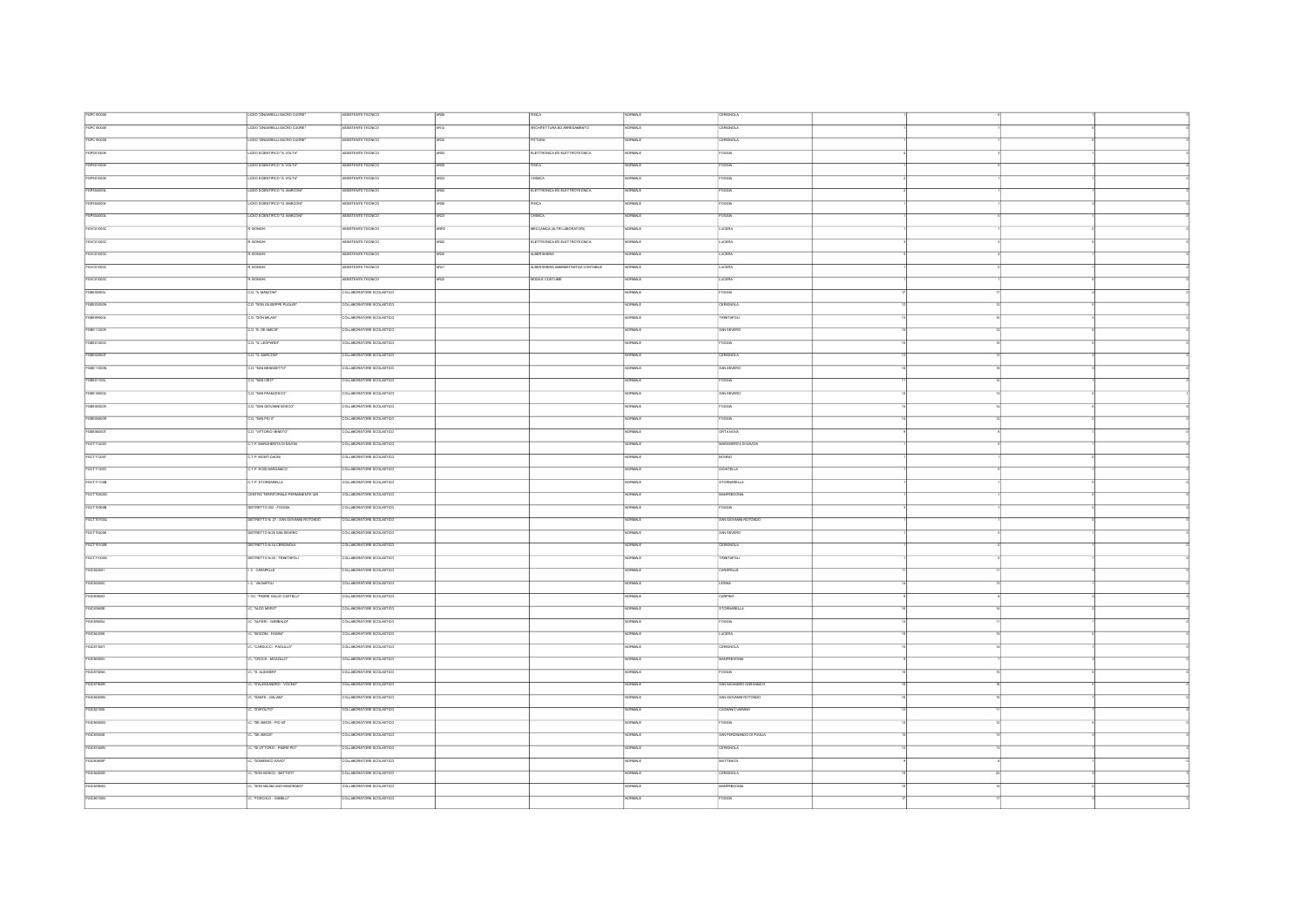| FGIC86200B        | C. "G. CATALANO - MOSCATI"             | COLLABORATORE SCOLASTICO      | <b>VORMALE</b>      | <b>FOGGIA</b>            |  |  |
|-------------------|----------------------------------------|-------------------------------|---------------------|--------------------------|--|--|
| FGIC87500D        | C. "GARBALDI - LEONE"                  | COLLABORATORE SCOLASTICO      | ORMALE              | RNITAPOLI                |  |  |
| FGIC864003        | C. "GIORDANI - DE SANCTIS"             | COLLABORATORE SCOLASTICO      | <b>SAMON</b>        | <b>MANFREDONIA</b>       |  |  |
| FGIC83700P        | C. YOK'NANN PACI O.F.                  | COLLABORATORE SCOLASTICO      | NORMALE             | <b>STORNARA</b>          |  |  |
|                   |                                        |                               |                     |                          |  |  |
| FGIC83100Q        | IC. "GIOVANNI XXII"                    | COLLABORATORE SCOLASTICO      | ORMALE              | MONTE SANTANGELO         |  |  |
| FGICartoos        | IC. GIOVANNI XXIIT                     | COLLABORATORE SCOLASTICO      | <b>VORMALE</b>      | SAN FERDINANDO DI PUGLIA |  |  |
| FGI085400C        | IC. "GIOVANNI XXII-G.PASCOLI"          | COLLABORATORE SCOLASTICO      | <b>SAMRON</b>       | MARCHERITA DI SAVOIA     |  |  |
| FGIC82300R        | C. WANDES"                             | COLLABORATORE SCOLASTICO      | NORMALE             | CASALNUOVO MONTEROTARO   |  |  |
| FGIC84100A        | . WANDONE-FIORENTINO*                  | COLLABORATORE SCOLASTICO      | <b>STANDA</b>       | VICO DEL GARGANO         |  |  |
| FGIC827004        | LC. "MANZONI - RADICE"                 | COLLABORATORE SCOLASTICO      | NORMALE             | LUCERA                   |  |  |
|                   |                                        |                               |                     |                          |  |  |
| FGIC84400T        | . WELCHIONDA - DE BONS"                | COLLABORATORE SCOLASTICO      | NORMALE             | SAN GIOVANNI ROTONDO     |  |  |
| FGIC82400L        | .<br>MONTI DAUNE                       | COLLABORATORE SCOLASTICO      | ORMALE              | CELENZA VALFORTORE       |  |  |
| FGICatagos        | C. "NICHOLAS GREEN"                    | COLLABORATORE SCOLASTICO      | NORMAL F            | ASCOLI SATRIANO          |  |  |
| FGIC80700V        | IC. P. GWINONE"                        | COLLABORATORE SCOLASTICO      | <b>VORMALE</b>      | <b>BOHTELLA</b>          |  |  |
| FGC889006         | C. PALMERI - S. GIOV.BOSCO"            | COLLABORATORE SCOLASTICO      | <b>VORMALE</b>      | SAN SEVERO               |  |  |
| FGIC85900G        | . PARISIDE SANCTIST                    | COLLABORATORE SCOLASTICO      | <b>SAMRO</b>        | FOGGIA                   |  |  |
| FGIC843002        | C. PASCOLI - FORGIONE*                 | COLLABORATORE SCOLASTICO      | NORMALE             | SAN GIOVANNI ROTONDO     |  |  |
|                   | C. PEROTTO - ORSNT                     | COLLABORATORE SCOLASTICO      | <b>STARION</b>      | <b>MANFREDONA</b>        |  |  |
| FGIC863007        |                                        |                               |                     |                          |  |  |
| FGIC878001        | C. TRODARIALIGHERI-SPALATRO            | COLLABORATORE SCOLASTICO      | <b>RMALE</b>        | <b>VESTE</b>             |  |  |
| FGIC820009        | C. ROSETT                              | COLLABORATORE SCOLASTICO      | <b>VORMALE</b>      | BICCARD                  |  |  |
| FGC880001         | LC. "S. PERTINT                        | COLLABORATORE SCOLASTICO      | <b>VORMALE</b>      | ORTANOVA                 |  |  |
| FGICSTROOS        | C. "S. CHIARA-PASCOLI-ALTAMURA         | COLLABORATORE SCOLASTICO      | NORMALE             | FOGGIA                   |  |  |
| FGC848005         | C. "S.GOV. BOSCO-DE CAROLIS"           | OLLABORATORE SCOLASTICO       | VORMALE             | SAN MARCO IN LAMB        |  |  |
| <b>FGIC83000X</b> | IC. TANCREDI-MACARELLE                 | COLLABORATORE SCOLASTICO      | NORMALE             | MONTE SANTANGELO         |  |  |
| FGICarecco        | C. TOMMSONE - AUGHERIT                 | .<br>COLLARCEATORE SCOLASTICO | NORMALE             | <b>TUCERA</b>            |  |  |
|                   |                                        |                               |                     |                          |  |  |
| FGC8550A          | C. TORELLI - FIORITTI"                 | COLLABORATORE SCOLASTICO      | <b>SAMPLE</b>       | APRICENA                 |  |  |
| FGIC85700X        | IC. V.DAFELTRE-N.ZNGARELLE             | COLLABORATORE SCOLASTICO      | NORMALE             | FOGGIA                   |  |  |
| FGC88200L         | C. VAPETRONENNE                        | COLLABORATORE SCOLASTICO      | <b>VORMALE</b>      | CRREMAGGIOR              |  |  |
| FGIC88100R        | C. "VA SACCO E VANZETTI"               | COLLABORATORE SCOLASTICO      | NORMALE             | TORREMAGGIORE            |  |  |
| FGC85800Q         | C. VIRGLIO - SALANDRA*                 | COLLABORATORE SCOLASTICO      | NORMALE             | TROIA                    |  |  |
| FGIC851001        | IC. ZANNOTTI - FRACCACRETA*            | COLLABORATORE SCOLASTICO      | NORMALE             | SAN SEVERO               |  |  |
|                   |                                        | COLLABORATORE SCOLASTICO      | <b>VORMALE</b>      | SAN MARCO IN LAMIS       |  |  |
| FGIC847009        | C. BALLLA COMPAGNONE RIGNANO           |                               |                     |                          |  |  |
| FGC835003         | LC. GRIMALDI-GIOVANNI PAOLO II         | COLLABORATORE SCOLASTICO      | ORMALE              | SAN PACLO DI CMTATE      |  |  |
| FGC8880P          | IC."UNGARETTHM.T.DI CALCUTTA"          | COLLABORATORE SCOLASTICO      | NORMALE             | MANFREDONIA              |  |  |
| FGS04600N         | ILS.S. "ADRANO OLMETTI"                | COLLABORATORE SCOLASTICO      | <b>STANDA</b>       | <b>ORTANOVA</b>          |  |  |
| FGB023001         | USS. "DELL'AQUEA STAFFA"               | COLLABORATORE SCOLASTICO      | NORMALE             | SAN FERDINANDO DI PUGLIA |  |  |
| FGB05300R         | USS 'A MORO'                           | COLLABORATORE SCOLASTICO      | ORMALE              | MARGHERITA DI SAVOIA     |  |  |
| FGB048009         | ILS S. "AUGUSTO RIGHT                  | COLLABORATORE SCOLASTICO      | <b>RMALE</b>        | CERIGNOLA                |  |  |
| FGIS007003        | USS THEROGATIS - FIORETTOT             | COLLABORATORE SCOLASTICO      | <b>VORMAL F</b>     | SAN NICANDRO GARGANICO   |  |  |
|                   |                                        |                               |                     |                          |  |  |
| FGB03700V         | ILS S. "DI SANGRO-MINUZIANO-ALBERTI"   | COLLABORATORE SCOLASTICO      | <b>WALE</b>         | SAN SEVERO               |  |  |
| FGB00400G         | USS. TAZZNI - GULIANT                  | COLLABORATORE SCOLASTICO      | NORMALE             | VESTE                    |  |  |
| FGB00300Q         | USS. VEDERICO IT                       | COLLABORATORE SCOLASTICO      | <b>VORMALE</b>      | APRICENA                 |  |  |
| FGB044002         | USS. TWI-LECCBOTT                      | COLLABORATORE SCOLASTICO      | <b>SAMROV</b>       | <b>TORREMAGGIORE</b>     |  |  |
| FGIS01100P        | <b>USS. G. PAVONCELL IT</b>            | OLLABORATORE SCOLASTICO       | ORMALE              | CERIGNOLA                |  |  |
| FGB06100Q         | USS. G. TONICLOT                       | COLLABORATORE SCOLASTICO      | <b>VORMALE</b>      | <b>MANFREDONA</b>        |  |  |
| FGB001004         | ILS S. "GIAN TOMMASO GIORDANI"         | COLLABORATORE SCOLASTICO      | <b>SAMRON</b>       | MONTE SANTANGELO         |  |  |
|                   |                                        |                               |                     | OGGIA                    |  |  |
| FGB00800V         | ILS S. T. ENAUDI                       | COLLABORATORE SCOLASTICO      | ORMALE              |                          |  |  |
| FGB01300A         | ILS S. WAURO DEL GUDICE"               | COLLABORATORE SCOLASTICO      | NORMALE             | RODI GARGANICO           |  |  |
| FGB021009         | U.S.S. "PIETRO GIANNONE"               | COLLABORATORE SCOLASTICO      | NORMALE             | SAN MARCO IN LAMS        |  |  |
| FGB052001         | ILS S. "PUBLIC VRGLIO MARCNE"          | COLLABORATORE SCOLASTICO      | NORMALE             | VICO DEL GARGANO         |  |  |
| FGB05000Q         | ILS.S. "RONCALLI-FERM-ROTUNDI-EUCLIDE" | COLLABORATORE SCOLASTICO      | <b>NORMALE</b>      | MANFREDONIA              |  |  |
| FGC833008         | <b>IDC. "GUSEPPE LBETTA"</b>           | COLLABORATORE SCOLASTICO      | ORMALE              | PESCHICI                 |  |  |
| FGB05800X         | TOC TOTREDOR LIBETTAT                  | COLLABORATORE SOOLASTICO      | NORMALE <sup></sup> | PESCHICI                 |  |  |
| FGICatsoos        | LOC. "MARTIN LUTHER KING"              | COLLABORATORE SCOLASTICO      | <b>SAMRO</b>        | ACCADIA                  |  |  |
| FGB057004         | LOC. TRORE QULIO CASTELLE              | COLLABORATORE SCOLASTICO      |                     | CARPNO                   |  |  |
|                   |                                        |                               | NORMALE             |                          |  |  |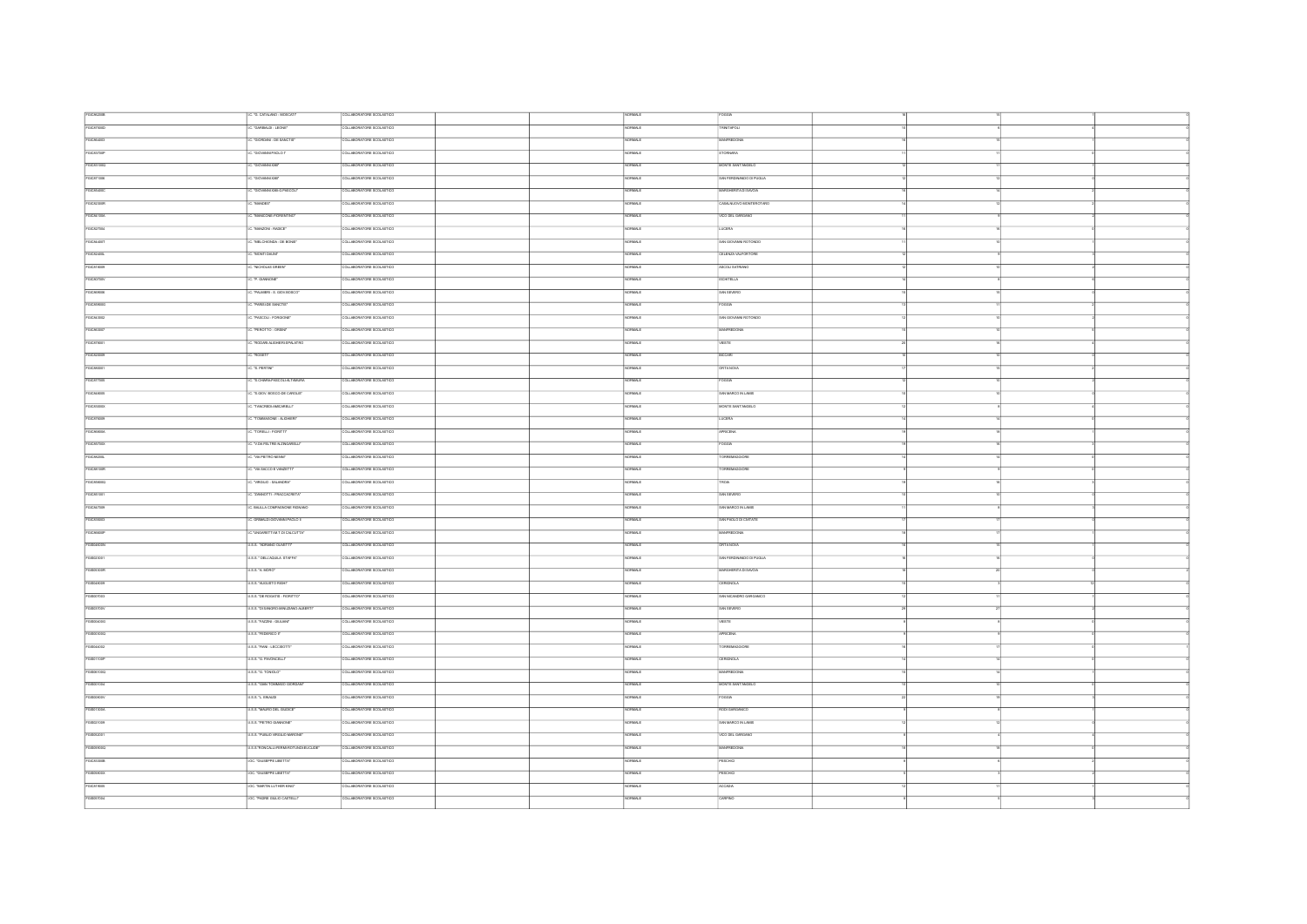| FGB05400L         | OC. BOVINO - DELICETO - ACCADIA     | COLLABORATORE SCOLASTICO                                       | ORMALE          | <b>BOWNO</b>          |  |  |
|-------------------|-------------------------------------|----------------------------------------------------------------|-----------------|-----------------------|--|--|
| FGICatecon        | OC. BOVING-VA DEIMILLE              | COLLABORATORE SCOLASTICO                                       | <b>RMALE</b>    |                       |  |  |
|                   |                                     |                                                                |                 |                       |  |  |
| FGRI16000B        | IP. P.G. FRASSATE - LOC. TAL. KING' | COLLABORATORE SCOLASTICO                                       | ORMALE          | SANTAGATA DI PUGLIA   |  |  |
| FGRI020004        | IP "ANTONIO PACNOTTE                | COLLABORATORE SCOLASTICO                                       | <b>CONALE</b>   | FOCCIA                |  |  |
| FGRH010002        | IP.E.O.A. "ENRICO MATTER"           | COLLABORATORE SCOLASTICO                                       | <b>HANCE</b>    | VESTE                 |  |  |
| FGRH080003        | IP.E.O.A. WICHELE LECCE"            | COLLABORATORE SCOLASTICO                                       | ORMALE          | SAN GIOVANNI ROTONDO  |  |  |
| FGTD010004        | IT.E. "FRACCACRETA"                 | COLLABORATORE SCOLASTICO                                       | <b>TOLAL</b> E  | SAN SEVERO            |  |  |
| FGTD08000A        | IT ET. "BLASE PASCAL"               | COLLABORATORE SCOLASTICO                                       | NORMALE         | <b>FOGGIA</b>         |  |  |
|                   |                                     |                                                                |                 |                       |  |  |
| FGTD02000P        | IT.E.T. "DANTE ALIGHER"             | COLLABORATORE SCOLASTICO                                       | ORMAL           | CERIGNOLA             |  |  |
| FGTF17000V        | IT ET. TUGI DI MAGGIO"              | COLLABORATORE SCOLASTICO                                       | NORMALE         | SAN GIOVANNI ROTONDO  |  |  |
| FGTE020006        | IT.E.T. "NOTARANGELO - ROSAT        | COLLABORATORE SCOLASTICO                                       | ORMALE          | <b>FOGGIA</b>         |  |  |
| FGTD060005        | LT.E.T. "VITTORIO EMANUELE II"      | COLLABORATORE SCOLASTICO                                       | ORMALE          | LUCERA                |  |  |
| FGT021000T        | IT ET. GINNONE MAST                 | COLLABORATORE SCOLASTICO                                       | NORMALE         | <b>FOGGIA</b>         |  |  |
|                   |                                     |                                                                |                 |                       |  |  |
| FGTF13000C        | IT.T. "ALTAMURA - DA VINCI"         | COLLABORATORE SCOLASTICO                                       | ORMALE          | FOGGM                 |  |  |
| FGPC15000C        | LICEO "BONGH-ROSMIN"                | COLLABORATORE SCOLASTICO                                       | <b>VORMALE</b>  | LUCERA                |  |  |
| FGPS08000E        | LICEO "ALBERT EINSTEIN"             | COLLABORATORE SCOLASTICO                                       | ORMALE          | ERIGNOLA              |  |  |
| FGPM03000E        | LICEO "CAROLINA POERIO              | COLLABORATORE SCOLASTICO                                       | <b>STANDA</b>   | <b>FOGGIA</b>         |  |  |
| FGPM10000G        | LICEO "E. PESTALOZZ"                | COLLABORATORE SCOLASTICO                                       | ORMALE          | SAN SEVERO            |  |  |
|                   |                                     | COLLABORATORE SCOLASTICO                                       |                 |                       |  |  |
| FGP520000B        | LICEO "GALLEI-MORO"                 |                                                                | RMALE           | NFREDONA              |  |  |
| FGPC160003        | LICEO "LANZAPERUGNI"                | COLLABORATORE SCOLASTICO                                       | ORMALE          | FOCOM                 |  |  |
| FGPM05000Q        | LICEO "MARIA MMACOLATA"             | COLLABORATORE SCOLASTICO                                       | ORMALE          | SAN GIOVANNI ROTONDO  |  |  |
| FGP5210002        | LICEO "RISPOLI-TOND!"               | COLLABORATORE SCOLASTICO                                       | VORMALE         | SAN SEVERO            |  |  |
| FGPC180008        | LICEO "ZINGARELLI-SACRO CUORE"      | OLLABORATORE SCOLASTICO                                        | $m_{H}$         | ERICNOL               |  |  |
| FGP5010008        | UCEO SCENTIFICO "A VOLTA"           | COLLABORATORE SCOLASTICO                                       | <b>RMALE</b>    | <b>FOGGIA</b>         |  |  |
|                   |                                     |                                                                |                 |                       |  |  |
| FGP5040004        | LICEO SCENTIFICO "G. MARCONI"       | COLLABORATORE SCOLASTICO                                       | NORMALE         | <b>FOGGIA</b>         |  |  |
| FGVC01000C        | R. BONGHI                           | OLLABORATORE SCOLASTICO                                        | <b>RMALE</b>    | UCERA                 |  |  |
| FGMM00400C        | 88.16.10.80VIDT                     | COLLABORATORE SCOLASTICO                                       | ORMALE          | <b>FOGGIA</b>         |  |  |
| FGMM04100B        | <b>S.S. 1 G. TE. PAVONCELLE</b>     | COLLABORATORE SCOLASTICO                                       | VORMALE         | CERIGNOL              |  |  |
| FGMM00700X        | S.S. 1 G. L. MURIALDO"              | COLLABORATORE SCOLASTICO                                       | <b>SURFACE</b>  | <b>FOGGIA</b>         |  |  |
| FGMM148003        | S.S. 1 G. PETRANCA - P.PID"         | COLLABORATORE SCOLASTICO                                       | <b>VORMAL</b> F | SAN SEVERO            |  |  |
|                   |                                     |                                                                |                 |                       |  |  |
| FGEE113005        | SAN GIOVANNI BOSCO                  | COLLABORATORE SCOLASTICO                                       | ORMALE          | MANFRED               |  |  |
| FGIC88300C        | MOD EFONTAMELE - GOVANNEBAOLO E     | COLLABORATORE SCOLASTICO                                       | consus e        | DELICETO              |  |  |
| FGEE00900L        | C.D. "A MANZONE                     | COLLABORATORE SCOLASTICO TECNICO (ADDETTO                      | ORMALE          | <b>COCIA</b>          |  |  |
| FGEE03200N        | C.D. TOON GIUSEPPE PUGLISIT         | AZIENDE AGRARIE)<br>COLLABORATORE SCOLASTICO TECNICO (ADDETTO  | NORMALE         | CERICNOLA             |  |  |
| FGEE112009        | C.D. "E. DE AMOS"                   | AZIENDE AGRARIE)<br>COLLABORATORE SCOLASTICO TECNICO (ADDETTO  | NORMALE         | SAN SEVERO            |  |  |
|                   |                                     | ATHINH ACRAIRS<br>COLLABORATORE SCOLASTICO TECNICO (ADDETTO    |                 |                       |  |  |
| FGEE01200C        | C.D. "G. LEOPARD!"                  |                                                                | <b>SAMROV</b>   | <b>FOGGIA</b>         |  |  |
| FGEE02900T        | C.D. "G. MARCON!"                   | AZIENDE AGRARIE)<br>COLLABORATORE SCOLASTICO TECNICO (ADDETTO  | ORMALE          | CERIGNOLA             |  |  |
| FGEE11000N        | C.D. "SAN BENEDETTO"                | AZIENDE AGRARIE)<br>COLLABORATORE SCOLASTICO TECNICO (ADDETTO  | NORMALE         | SAN SEVERO            |  |  |
| FGEE01100L        | C.D. "SAN CIRO"                     | AZIENDE AGRARIE)<br>COLLABORATORE SCOLASTICO TECNICO (ADDETTO  | NORMALE         | <b>FOGGIA</b>         |  |  |
| FGEE108002        | C.D. "SAN FRANCESCO"                | AZIENNE ACIRARES<br>COLLABORATORE SCOLASTICO TECNICO (ADDETTO  | ORMALE          | SAN SEVERO            |  |  |
| FGEEDISCOP        | C.D. "SAN GIOVANNI BOSCO"           | AZIENDE AGRARIE)<br>COLLABORATORE SCOLASTICO TECNICO (ADDETTO  | NORMALE         | <b>FOGGIA</b>         |  |  |
| <b>FOFFOORCOR</b> | CD "SAN PIO X"                      | AZIENDE AGRARIE)<br>COLLABORATORE SCOLASTICO TECNICO (ADDETTO) | NORMAL F        | FOCOM                 |  |  |
|                   |                                     |                                                                |                 |                       |  |  |
| FGEEDSCOT         | C.D. "WITCHSO VENETO"               | AZIENDE AGRARIE)<br>COLLABORATORE SCOLASTICO TECNICO (ADDETTO  | ORMALE          | <b>ORTANOVA</b>       |  |  |
| FGIC822001        | C. CARAPELLE                        | AZIENDE AGRARIE).<br>COLLABORATORE SCOLASTICO TECNICO (ADDETTO | OBMA F          | CARAPELLE             |  |  |
| FGC82500C         | C. VANAPOLI                         | AZIENDE AGRARIE)<br>COLLABORATORE SCOLASTICO TECNICO (ADDETTO  | <b>ORMALI</b>   | LESIV                 |  |  |
| FGIC806003        | <b>CC. TADRE GULIO CASTELLY</b>     | AZIENDE AGRARIE)<br>COLLABORATORE SCOLASTICO TECNICO (ADDETTO  | <b>SAMRON</b>   | CARPINO               |  |  |
| FGIC83800E        | "WEDO MORO"                         | AZIENDE AGRARIE)<br>COLLABORATORE SCOLASTICO TECNICO (ADDETTO  | <b>ORMALE</b>   | <b>STORNARELL</b>     |  |  |
|                   |                                     |                                                                |                 |                       |  |  |
| FGC856004         | C. "ALFIERI - GARBALDI"             | AZENDE AGRARIE)<br>COLLABORATORE SCOLASTICO TECNICO (ADDETTO   | <b>VORMALE</b>  | FOGGIA                |  |  |
| FGIC842006        | C. "BOZZNI - FASAN"                 | AZIENDE AGRARIE)<br>COLLABORATORE SCOLASTICO TECNICO (ADDETTO  | VORMALE         | LUCERA                |  |  |
| FGICarsoot        | C. "CARDUCCI - PACLILLO"            | AZIENDE AGRARIE)<br>COLLABORATORE SCOLASTICO TECNICO (ADDETTO  | ORMALE          | ERIGNOLA              |  |  |
| FGC8550V          | C. "CROCE - MOZZLLO"                | AZIENDE AGRARIE)<br>COLLABORATORE SCOLASTICO TECNICO (ADDETTO  | <b>VORMALE</b>  | MANFREDONA            |  |  |
| FGIC87000A        | C. D. AUGHERT                       | AZIENDE AGRARIE)<br>COLLABORATORE SCOLASTICO TECNICO (ADDETTO  | <b>VORMALE</b>  |                       |  |  |
| FGIC87900R        | C. T/ALESSANDRO - VOCINO"           | AZIENNE AGRARIES<br>COLLABORATORE SCOLASTICO TECNICO (ADDETTO  | NORMALE         | SAN NCANDRO GARGANICO |  |  |
|                   |                                     | AZIENDE AGRARIE)<br>COLLABORATORIE SCOLASTICO TECNICO (ADDETTO |                 |                       |  |  |
| FGIC84500N        | . TOANTE - GALIANT                  |                                                                | ORMALE          | SAN GIOVANNI ROTONDO  |  |  |
| FGIC821005        | C. D'APOLITO"                       | AZIENDE AGRARIE)<br>COLLABORATORE SCOLASTICO TECNICO (ADDETTO  |                 | CAGNANO VARANO        |  |  |
|                   |                                     | TENDE AGRARIES                                                 |                 |                       |  |  |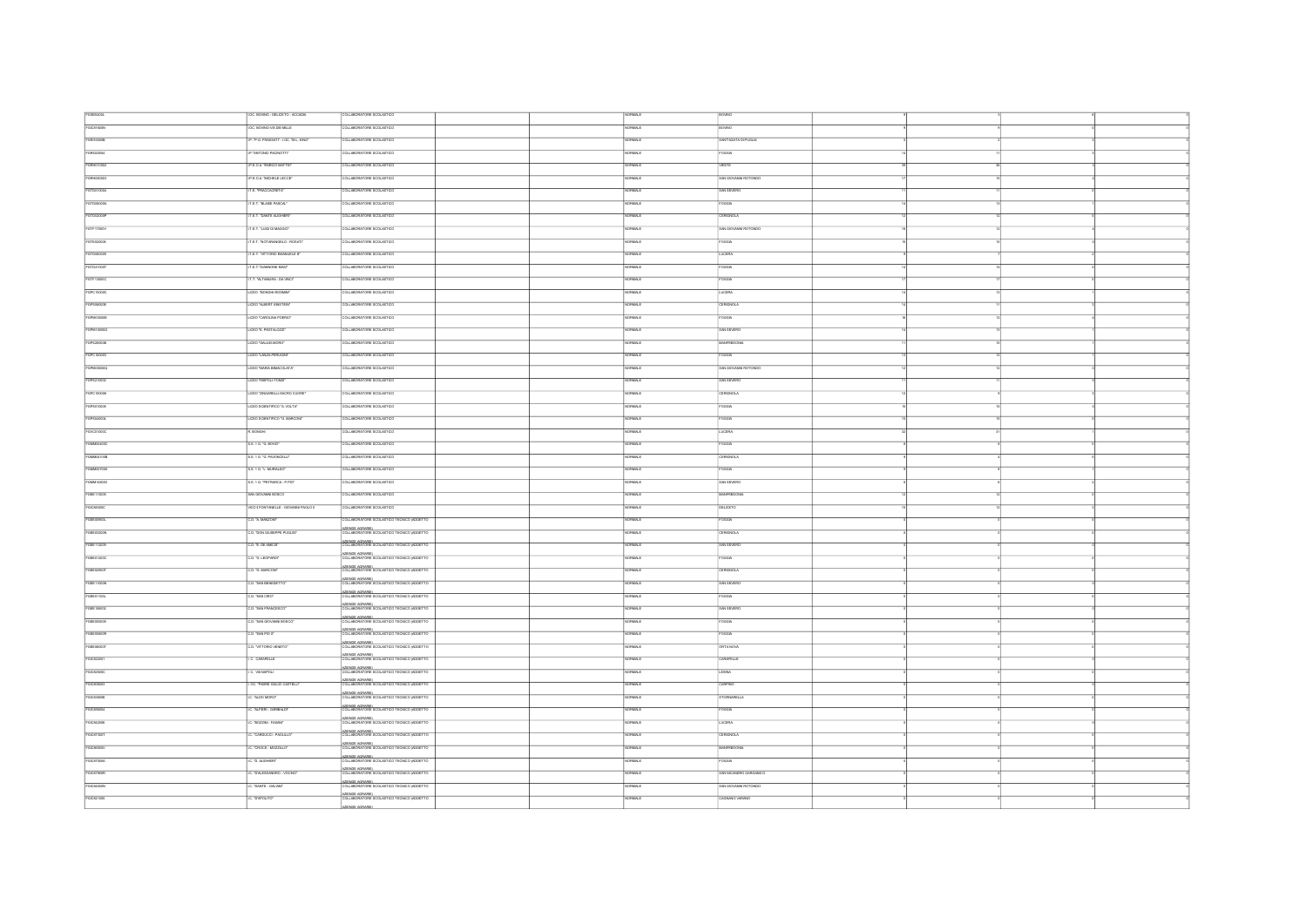| FGIC88000Q       | .<br>The AMCIS - PIO XIT             | OLLABORATORE SCOLASTICO TECNICO (ADDETTO                                        | ORMALE          |                             |  |  |
|------------------|--------------------------------------|---------------------------------------------------------------------------------|-----------------|-----------------------------|--|--|
| FGIC855008       | THE AMCS*                            | AZIENDE AGRARIE)<br>  COLLABORATORE SCOLASTICO TECNICO (ADDETTO                 | <b>RMAL</b>     | AN FERDINANDO DI PUGLIA     |  |  |
|                  |                                      | AZENDE AGRARIE)<br>COLLABORATORE SCOLASTICO TECNICO (ADDETTO                    |                 |                             |  |  |
| FGIC87400N       | C. TOI VITT ORIO - PADRE PIOT        |                                                                                 | ORMALE          | CERIGNOLA                   |  |  |
| FGIC80800P       | TOWERD'S SAVY                        | AZIENDE AGRARIE)<br>COLLABORATORE SCOLASTICO TECNICO (ADDETTO                   | <b>VORMAL</b> F | <b>MATTNATA</b>             |  |  |
| FGIC84500D       | .<br>TOON BOSCO - BATTISTIT          | AZIENDE AGRARIE)<br>COLLABORATORE SCOLASTICO TECNICO (ADDETTO                   | <b>RMALE</b>    | ERICNOLA                    |  |  |
| FGC82900Q        | C. "DON MILANI UNO+MAJORANO          | AZIENINE ACRAIRES<br>COLLABORATORE SCOLASTICO TECNICO (ADDETTO                  | ORMALE          | <b>MANFREDONIA</b>          |  |  |
| FGIC86100G       | : 70500L0 - GABELLI                  | AZENDE AGRARIE)<br>COLLABORATORE SCOLASTICO TECNICO (ADDETTO                    | ORMALE          | <b>OGGIA</b>                |  |  |
| FGIC86200B       | IC. "G. CATALANO - MOSCATI"          | AZIENDE AGRARIE)<br>COLLABORATORE SCOLASTICO TECNICO (ADDETTO                   | NORMALE         | OGGIA                       |  |  |
|                  |                                      |                                                                                 |                 |                             |  |  |
| FGIC87500D       | -<br>CARBALDI - LEONE*               | AZIENDE AGRARIE)<br>COLLABORATORE SCOLASTICO TECNICO (ADDETTO                   | ORMALE          | <b>FRINTAPOL</b>            |  |  |
| FGIC854003       | C. GIORDAN - DE SANCTIST             | AZIENINE ACRAIRES.<br>COLLABORATORE SCOLASTICO TECNICO (ADDETTO                 | NORMALE         | MANFREDONA                  |  |  |
| FGC83700P        | .<br>GIOVANNI PAOLO F                | AZENDE AGRARIE)<br>COLLABORATORE SCOLASTICO TECNICO (ADDETTO                    | ORMALE          | <b>STORNAR</b>              |  |  |
| FGIC83100Q       | . GIOVANNI XXIIT                     | AZENDE AGRARIE)<br>COLLABORATORE SCOLASTICO TECNICO (ADDETTO                    | <b>RMALE</b>    | MONTE SANTANGELO            |  |  |
| FGIC871006       | C. "GIOVANNI XXII"                   | AZIENDE AGRARIE)<br>COLLABORATORE SCOLASTICO TECNICO (ADDETTO                   | <b>VORMALE</b>  | SAN FERDINANDO DI PUGLIA    |  |  |
|                  |                                      | AZIENDE AGRARIE)<br>COLLABORATORE SCOLASTICO TECNICO (ADDETTO                   |                 |                             |  |  |
| FGIC85400C       | .<br>Ciadvanni XXII-G PASCO          |                                                                                 | ORMAL           | MARGHERITA DI SAVOIA        |  |  |
| FGIC82300R       | : WANDES"                            | AZIENDE AGRARIES<br>COLLABORATORE SCOLASTICO TECNICO (ADDETTO                   | <b>VORMALE</b>  | CASALNUOVO MONTEROTARO      |  |  |
| FGIC84100A       | MANICONE-FIORENTINO                  | AZENDE AGRARIE)<br>COLLABORATORE SCOLASTICO TECNICO (ADDETTO                    | <b>RMALE</b>    | VICO DEL GARGANO            |  |  |
| FGC827004        | . WANZON - RADICE*                   | AZIENDE AGRARIE)<br>COLLABORATORE SCOLASTICO TECNICO (ADDETTO                   | RMALI           |                             |  |  |
| <b>FOCALEMT</b>  | THE OKONOL OF BOARD                  | AZIENDE AGRARIES<br>COLLABORATORE SCOLASTICO TECNICO (ADDETTO                   | OBMA F          | <b>SAN GIOVANNI BOTOMBO</b> |  |  |
|                  | WONTI DAUNT                          | AZIENDE AGRARIE)<br>COLLABORATORE SCOLASTICO TECNICO (ADDETTO                   | <b>RMAL</b>     |                             |  |  |
| FGC82400L        |                                      | AZENDE AGRARIE)<br>COLLABORATORE SCOLASTICO TECNICO (ADDETTO                    |                 | ELENZAVALFORTORE            |  |  |
| FGICatago        | THICHOLAS GREEN                      |                                                                                 | ORMALE          | ASCOLI SATRIANO             |  |  |
| FGC80700V        | C. 'P. GIANNONE"                     | AZIENDE AGRARIE)<br>COLLABORATORE SCOLASTICO TECNICO (ADDETTO                   | ORMALE          | <b>ROUTELLA</b>             |  |  |
| FGC889006        | .<br>TPALMERI - S. GIOV.BOSCO*       | AZIENDE AGRARIE)<br>  COLLABORATORE SCOLASTICO TECNICO (ADDETTO                 | ORMALE          | SAN SEVERO                  |  |  |
| FGC8500C         | . PARISI-DE SANCTIST                 | AZIENINE ACRAIRES<br>COLLABORATORE SCOLASTICO TECNICO (ADDETTO                  | ORMALE          | <b>OCCIA</b>                |  |  |
| FGIC843002       | . PASCOLI - FORGIONE"                | AZENDE AGRARIE)<br>COLLABORATORE SCOLASTICO TECNICO (ADDETTO                    | <b>JRMALI</b>   | SAN GIOVANNI ROTOND         |  |  |
|                  | .<br>TRINOTTO - ORSN'T               | AZIENDE AGRARIE)<br>COLLABORATORE SCOLASTICO TECNICO (ADDETTO                   |                 |                             |  |  |
| FGIC863007       |                                      |                                                                                 | <b>VORMALE</b>  | MANFREDONIA                 |  |  |
| FGIC878001       | TRODARIALIGHERI-SPALATRO             | AZIENDE AGRARIE)<br>COLLABORATORE SCOLASTICO TECNICO (ADDETTO                   | ORMALE          | VESTE                       |  |  |
| FGIC820009       | C. ROSETT                            | AZIENNE ACRARES<br>COLLABORATORE SCOLASTICO TECNICO (ADDETTO                    | VORMALE         | <b>BICCARD</b>              |  |  |
| FGIC880001       | C. 'S. PERTINT                       | AZIENDE AGRARIE)<br>COLLABORATORE SCOLASTICO TECNICO (ADDETTO                   | ORMALE          | ORTANOW                     |  |  |
| FGIC877005       | C. "S.CHIARA-PASCOLI-ALTAMURA        | AZENDE AGRARIE)<br>COLLABORATORE SCOLASTICO TECNICO (ADDETTO                    | ORMALE          | AGGG                        |  |  |
| FGIC848005       | LC. "S. GOV. BOSCO-DE CAROLIS"       | AZIENDE AGRARIE)<br>COLLABORATORE SCOLASTICO TECNICO (ADDETTO                   | NORMALE         | SAN MARCO IN LAMIS          |  |  |
|                  |                                      | AZIENDE AGRARIE)<br>COLLABORATORE SCOLASTICO TECNICO (ADDETTO                   |                 |                             |  |  |
| FGIC83000X       | TANCREDIAMCARELLY                    |                                                                                 | ORMAL           | MONTE SANTANGEL             |  |  |
| FGICa76009       | C. TOMMASONE - ALIGHERIT             | AZIENDE AGRARIES<br>COLLABORATORE SCOLASTICO TECNICO (ADDETTO                   | <b>VORMALE</b>  | LUCERA                      |  |  |
| FGIC85500A       | . TORELLI - FIORITTI'                | AZIENDE AGRARIE)<br>COLLABORATORE SCOLASTICO TECNICO (ADDETTO                   | ORMALE          | APRICENA                    |  |  |
| FGC85700X        | IC. V.DAFELTRE-N.ZNGARELLIT          | AZIENDE AGRARIE)<br>COLLABORATORE SCOLASTICO TECNICO (ADDETTO                   | <b>JRMALI</b>   |                             |  |  |
| FGIC88200L       | TAL PETRO MEMIT                      | AZIENDE AGRARIES<br>COLLABORATORE SCOLASTICO TECNICO (ADDETTO                   | OBMAL F         | ORREMAGIORE                 |  |  |
| FGIC88100R       | .<br>WA SACCO E VANZETTIT            | AZIENNE ACRARIE\<br>COLLABORATORE SCOLASTICO TECNICO (ADDETTO                   |                 | <b>RREMAGGIORE</b>          |  |  |
|                  |                                      | AZIENDE AGRARIE)<br>COLLABORATORE SCOLASTICO TECNICO (ADDETTO)                  | <b>UMLE</b>     |                             |  |  |
| FGC85800Q        | THROUGH A SALANDRAT                  |                                                                                 | ORMALE          | TROM                        |  |  |
| FGIC851001       | ZANNOTTI - FRACCACRETA               | AZIENDE AGRARIE)<br>COLLABORATORE SCOLASTICO TECNICO (ADDETTO                   | ORMALE          | SAN SEVERO                  |  |  |
| FGIC847009       | C. BALLLA COMPAGNONE RIGNANO         | AZIENDE AGRARIE)<br>  COLLABORATORIE SCOLASTICO TECNICO (ADDETTO                | ORMALE          | SAN MARCO IN LAMIS          |  |  |
| FGIC835003       | . GRIMALDI-GIOVANNI PAOLO I          | AZIENINE ACENARES<br>COLLABORATORE SCOLASTICO TECNICO (ADDETTO                  | ORMALE          | SAN PACLO DI CMTATE         |  |  |
| FGIC86500P       | C."UNGARETTHM.T.DI CALCUTTA"         | AZENDE AGRARIE)<br>COLLABORATORE SCOLASTICO TECNICO (ADDETTO                    | ORMALI          |                             |  |  |
| FGB04800N        | USS. VORING CLIVETTE                 | AZIENDE AGRARIE)<br>COLLABORATORE SCOLASTICO TECNICO (ADDETTO                   | NORMALE         | <b>ORTANOVA</b>             |  |  |
|                  |                                      |                                                                                 |                 |                             |  |  |
| FGB05300R        |                                      |                                                                                 |                 |                             |  |  |
|                  | USS."A MORO"                         | AZIENDE AGRARIE)<br>COLLABORATORE SCOLASTICO TECNICO (ADDETTO                   | ORMALE          | MARGHERITA DI SAVOIA        |  |  |
| FGB048009        | <b>ILS.S. "AUGUSTO RIGHT</b>         | AZENDE AGRARIE)<br>COLLABORATORE SCOLASTICO TECNICO (ADDETTO                    | <b>VORMALE</b>  | CERIGNOLA                   |  |  |
| FGB007003        | U.S.S. "DE ROGATS - FIORITTO"        | AZIENDE AGRARIE)<br>COLLABORATORE SCOLASTICO TECNICO (ADDETTO                   | ORMALE          | SAN NCANDRO GARGANIC        |  |  |
| FGB03700V        | U.S.S. "DI SANGRO-MINUZIANO-ALBERTI" | AZENDE AGRARIE)<br>COLLABORATORE SCOLASTICO TECNICO (ADDETTO                    | <b>SJANDK</b>   | SAN SEVERO                  |  |  |
|                  |                                      |                                                                                 | NORMALE         |                             |  |  |
| FGB00400G        | USS TAZZNI-GULIANT                   | AZIENDE AGRARIE)<br>COLLABORATORE SCOLASTICO TECNICO (ADDETTO                   |                 | veste                       |  |  |
| FGB00300Q        | U.S.S. TEDERICO IT                   | AZIENDE AGRARIE)<br>COLLABORATORE SCOLASTICO TECNICO (ADDETTO                   | ORMALE          | APRICENA                    |  |  |
| FGIS044002       | <b>ILS.S. "INNI - LECCISOTTI"</b>    | AZIENDE AGRARIES<br>COLLABORATORE SCOLASTICO TECNICO (ADDETTO                   | NORMALE         | <b>TORREMAGGIORE</b>        |  |  |
| FGIS01100P       | ILS.S. "G. PAVONCELL!"               | AZIENDE AGRARIE)<br>COLLABORATORE SCOLASTICO TECNICO (ADDETTO                   | ORMALE          | ERIGNOLA                    |  |  |
| FGB06100Q        | U.S.S. "G. TONICLO"                  | AZIENDE AGRARIE)<br>COLLABORATORE SCOLASTICO TECNICO (ADDETTO                   | ORMALE          |                             |  |  |
| FGIS001004       | <b>U.S.S. "GIAN TOMMASO GIORDANI</b> | AZIENDE AGRARIEN<br>COLLABORATORE SCOLASTICO TECNICO (ADDETTO                   | OBMA F          | MONTE SANTINGELO            |  |  |
|                  |                                      |                                                                                 |                 |                             |  |  |
| <b>FGB00800V</b> | ILS.S. T. ENAUDI                     | APIFNINE ACIRARES<br>COLLABORATORE SCOLASTICO TECNICO (ADDETTO                  | RMALE           | <b>SGM</b>                  |  |  |
| FGS01300A        | ILS S. TAAURO DEL GUDICET            | AZIENDE AGRARIE)<br>COLLABORATORE SCOLASTICO TECNICO (ADDETTO                   | ORMALE          | RODI GARGANICO              |  |  |
| FGB021009        | ILS.S. "PIETRO GIANNONE"             | AZIENDE AGRARIE)<br>COLLABORATORE SCOLASTICO TECNICO (ADDETTO<br>ZENDE AGRARIES | ORMALE          | SAN MARCO IN LAMB           |  |  |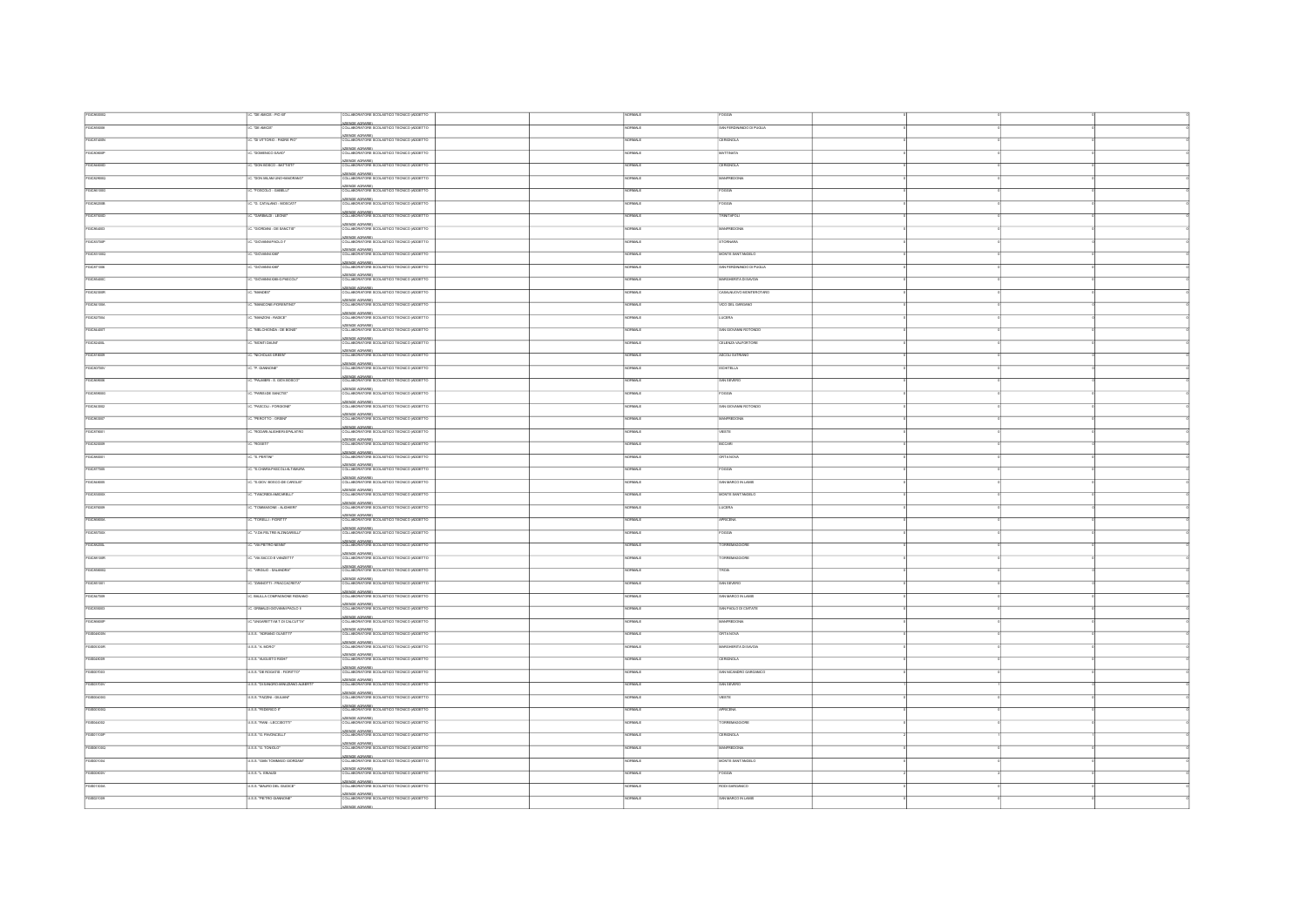| FGB052001         | <b>ISS. TUBLIO VRGLIO MARCINE"</b>     | OLLABORATORE SCOLASTICO TECNICO (ADDETTO                                 | ORMALE          | VICO DEL GARGANO            |  |  |
|-------------------|----------------------------------------|--------------------------------------------------------------------------|-----------------|-----------------------------|--|--|
| FGS05000          | IS S "RONCALL-FERM-ROTUNDI-EUCLIDE"    | AZIENDE AGRARIE)<br>COLLABORATORE SCOLASTICO TECNICO (ADDETTO            | <b>STANCE</b>   | <b><i>EREDONA</i></b>       |  |  |
| FGC83300B         | OC. "GUSEPPE LBETTA"                   | AZENDE AGRARIE)<br>COLLABORATORE SCOLASTICO TECNICO (ADDETTO             | <b>ORMALE</b>   | PESCHICI                    |  |  |
| FGB05800X         | OC 1008999 LBFTTA                      | AZIENDE AGRARIE)<br>COLLABORATORE SCOLASTICO TECNICO (ADDETTO            | <b>VORMALE</b>  | PESCHIP                     |  |  |
|                   |                                        |                                                                          |                 |                             |  |  |
| FGIC819005        | LOC. "MARTIN LUTHER KING"              | AZIENDE AGRARIE)<br>COLLABORATORE SCOLASTICO TECNICO (ADDETTO            | ORMALE          | ACCADIA                     |  |  |
| FGB057004         | OC. THORE GULIO CASTELLE               | AZIENINE ACIEARIES.<br>COLLABORATORE SCOLASTICO TECNICO (ADDETTO         | ORMALE          | CARPINO                     |  |  |
| FGB05400L         | OC. BOWNO - DELICETO - ACCADIA         | AZENDE AGRARIE)<br>COLLABORATORE SCOLASTICO TECNICO (ADDETTO             | <b>ORMALE</b>   | BOVING                      |  |  |
| FGICatecon        | OC. BOWNO-VA DEIMILLE                  | AZIENDE AGRARIE)<br>COLLABORATORE SCOLASTICO TECNICO (ADDETTO            | NORMALE         | BOVINO                      |  |  |
| FGRI16000B        | IP. "P.G. FRASSATI" - LOC. "M.L. KING" | AZIENDE AGRARIE)<br>COLLABORATORE SCOLASTICO TECNICO (ADDETTO            | ORMALE          | SANTAGATA DI PUGLIA         |  |  |
| FGRI020004        | IP. WITCNIO PACNOTTE                   | DIRMINI ACRARES<br>COLLABORATORE SCOLASTICO TECNICO (ADDETTO             | NORMALE         | <b>FOGGIA</b>               |  |  |
|                   |                                        | AZIENDE AGRARIE)<br>COLLABORATORE SCOLASTICO TECNICO (ADDETTO            |                 | VESTE                       |  |  |
| FGRHD10002        | IP.E.O.A. "ENRICO MATTEI"              | AZIENDE AGRARIE)<br>COLLABORATORE SCOLASTICO TECNICO (ADDETTO            | VORMALE         |                             |  |  |
| FGRH080003        | IP.E.O.A. WCHELE LECCE                 |                                                                          | <b>SAMK</b>     | SAN GIOVANNI ROTONDO        |  |  |
| <b>FGTD010004</b> | IT.E. "FRACCACRETA"                    | <u>VIENDE AGRARIE)</u><br>COLLABORATORE SCOLASTICO TECNICO (ADDETTO      | <b>VORMAL</b> F | <b>RAN REVERO</b>           |  |  |
| FGTD08000A        | IT ET. "BLASE PASCAL"                  | AZIENDE AGRARIE)<br>COLLABORATORE SCOLASTICO TECNICO (ADDETTO            |                 |                             |  |  |
| FGTD02000P        | IT ET. "DANTE ALIGHER!"                | AZIENDE AGRARIE)<br>COLLABORATORE SCOLASTICO TECNICO (ADDETTO            | <b>VORMALE</b>  | <b>CERIGNOLA</b>            |  |  |
| FGTF17000/        | IT.E.T. "LUGI DI MAGGIO"               | AZIENDE AGRARIE)<br>COLLABORATORE SCOLASTICO TECNICO (ADDETTO            | ORMALE          | SAN GIOVANNI ROTONDO        |  |  |
| <b>FGTE020006</b> | IT.E.T. "NOTANWIGELO - ROSATI"         | AZIENDE AGRARIE)<br>COLLABORATORE SCOLASTICO TECNICO (ADDETTO            | <b>VORMALE</b>  | <b>FOGGIA</b>               |  |  |
| FGTD060005        | LT.E.T. "VITTORIO EMANUELE III         | AZIENDE AGRARIE)<br>COLLABORATORE SCOLASTICO TECNICO (ADDETTO            | ORMALE          | <b>LUCERA</b>               |  |  |
|                   |                                        | AZIENDE AGRARIE)<br>COLLABORATORIE SCOLASTICO TECNICO (ADDETTO           |                 |                             |  |  |
| FGT021000T        | IT.E.T."GWWNONE MAST                   |                                                                          | <b>RMALE</b>    | $\overline{\text{XZG}}$     |  |  |
| FGPS08000E        | <b>LICEO "ALBERT ENSTEN"</b>           | AZIENDE AGRARIE).<br>^^H I ABORATORE SCOLASTICO TECNICO (ADDETTO         | ORMALE          | CERGNOLA                    |  |  |
| FGPM03000E        | LICEO "CAROLINA POERIO                 | AZIENDE AGRARIE)<br>COLLABORATORE SCOLASTICO TECNICO (ADDETTO            | ORMALI          |                             |  |  |
| FGPM10000G        | LICEO "E. PESTALOZZ"                   | AZIENDE AGRARIE)<br>COLLABORATORE SCOLASTICO TECNICO (ADDETTO            | <b>VORMALE</b>  | SAN SEVERO                  |  |  |
| FGP520000B        | TOROUGALES OBOL                        | DYNINE AGRARIES<br>COLLABORATORE SCOLASTICO TECNICO (ADDETTO             | ORMALE          | MANFREDOR                   |  |  |
| FGPC160003        | LICEO "LANZA-PERUGINT                  | AZIENDE AGRARIE)<br>COLLABORATORE SCOLASTICO TECNICO (ADDETTO            | <b>VORMALE</b>  | <b>FOGGIA</b>               |  |  |
| FGPM05000Q        | LICEO TAMBA BRANCOLATAT                | AZIENDE AGRARIE)<br>COLLABORATORE SCOLASTICO TECNICO (ADDETTO            | <b>VORMAL</b> F | <b>SAN GIOVANNI BOTONIN</b> |  |  |
| FGP5210002        | LICEO "RISPOLI-TONDI"                  | AZENDE AGRARIE\<br>COLLABORATORE SCOLASTICO TECNICO (ADDETTO             | RMALE           | SAN SEVERO                  |  |  |
|                   | UCEO "ZINGARELLI-SACRO CUORE"          | ATHWINE ACRAINES<br>COLLABORATORE SCOLASTICO TECNICO (ADDETTO            | NORMAL F        | CERCNOLA                    |  |  |
| FGPC180008        |                                        |                                                                          |                 |                             |  |  |
| FGP5010008        | LICEO SCENTIFICO "A VOLTA"             | AZIENDE AGRARIE)<br>COLLABORATORE SCOLASTICO TECNICO (ADDETTO            | ORMALI          | Fogga                       |  |  |
| FGP5040004        | LICEO SCENTIFICO "G. MARCONI"          | AZENDE AGRARIE)<br>COLLABORATORE SCOLASTICO TECNICO (ADDETTO             | VORMALE         | <b>FOGGIA</b>               |  |  |
| FGVC01000C        | R. BONGH                               | AZIENDE AGRARIE)<br>COLLABORATORE SCOLASTICO TECNICO (ADDETTO            | <b>VORMALE</b>  | LUCERA                      |  |  |
| FGMM05400C        | 8.8.1 G. G. BOVID"                     | AZIENDE AGRARIE)<br>COLLABORATORE SCOLASTICO TECNICO (ADDETTO            | <b>SJAMOV</b>   | FOGGIA                      |  |  |
| FGMM04100B        | <b>S.S. 1 G. TG. PAVONCELLE</b>        | AZIENDE AGRARIE)<br>COLLABORATORE SCOLASTICO TECNICO (ADDETTO            | ORMALE          | CERIGNOLA                   |  |  |
| FGMMOSTEEX        | S.S. 1 G. L. MURIALDOT                 | AZENDE AGRARIE)<br>COLLABORATORE SCOLASTICO TECNICO (ADDETTO             | ORMALE          | <b>AGGX</b>                 |  |  |
| FGMM148003        | S.S. 1 G. PETRANCA - P.PIOT            | AZIENDE AGRARIE)<br>COLLABORATORE SCOLASTICO TECNICO (ADDETTO            | NORMALE         | SAN SEVERO                  |  |  |
|                   |                                        | AZIENDE AGRARIE)<br>COLLABORATORE SCOLASTICO TECNICO (ADDETTO            |                 |                             |  |  |
| FGEE113005        | SAN GIOVANNI BOSCO                     |                                                                          | ORMALE          | MANFRED                     |  |  |
| FGC88300C         | VICO I FONTANELLE - GIOVANNI PAQLO I   | $\boxed{\text{ADININ} \text{ ACHAIN}} \text{ACHAIN}$<br>AZIENDE AGRARIES | NORMALE         | DELICETO                    |  |  |
| FGB03700V         | ISS. THEANGRO-MINUZIANO-ALBERTIT       |                                                                          | <b>SAMAGE</b>   | SAN SEVERO                  |  |  |
| FGRHD10002        | IP.E.O.A. "ENRICO MATTER"              | $\overline{\text{cuoco}}$                                                | <b>BAALE</b>    | VESTE                       |  |  |
| FGVO31000C        | <b>B RONCH</b>                         | ainco                                                                    | OBMALE          | <b>LICERA</b>               |  |  |
| FGEE00900L        | C.D. "A MANZONE"                       | IRETTORE DEI SERVIZI GENERALI E AMMNISTRATM                              | <b>BAALE</b>    | <b>XGGIA</b>                |  |  |
| FGEE03200N        | C.D. "DON GUSEPPE PUGLIST              | DRETTORE DEI SERVIZI GENERALI E AMMINISTRATM                             | OBMA F          | <b>CERCACLA</b>             |  |  |
| FGEE099004        | C.D. TOON MILANT                       | WETTORE DEI SERVIZI GENERALI E AMMINISTRATI                              | ORMALE          | FRINTARY                    |  |  |
|                   |                                        |                                                                          |                 |                             |  |  |
| FGEE112009        | C.D. "E. DE AMCIS"                     | DRETTORE DEI SERVIZI GENERALI E AMMNISTRATM                              | ORMALE          | SAN SEVERO                  |  |  |
| FGEE01200C        | C.D. "G. LEOPARD!"                     | WETTORE DEI SERVIZI GENERALI E AMMINISTRATIV                             | ORMALE          | OGGIA                       |  |  |
| FGEE02900T        | C.D. "G. MARCON"                       | DRETTORE DEI SERVIZI GENERALI E AMMINISTRATIV                            | ORMALE          | <b>CERICIVOLA</b>           |  |  |
| FGEE11000N        | C.D. "SAN BENEDETTO"                   | DRETTORE DEI SERVIZI GENERALI E AMMINISTRATM                             | ORMALE          | SAN SEVERO                  |  |  |
| FGEE01100L        | D. "SAN CRO"                           | WETTORE DEI SERVIZI GENERALIE AMMNISTRATM                                | <b>JRMALE</b>   | CCIA                        |  |  |
| FGEE106002        | C.D. "SAN FRANCESCO"                   | DRETTORE DEI SERVIZI GENERALI E AMMINISTRATIV                            | <b>SAMRON</b>   | SAN SEVERO                  |  |  |
| FGEE005009        | C.D. "SAN GIOVANNI BOSCO"              | DRETTORE DEI SERVIZI GENERALI E AMMINISTRAT                              | <b>NORMALE</b>  | <b>FOGGIA</b>               |  |  |
| FGEE00800R        | C.D. "SAN PIO X"                       | DRETTORE DEI SERVIZI GENERALI E AMMINISTRATM                             | NORMALE         | FOGGIA                      |  |  |
| FGEEDSCOT         | CD. VITTORIO VENETO"                   | DRETTORE DEI SERVIZI GENERALI E AMMINISTRATM                             | <b>SUMMON</b>   | ORTANOVA                    |  |  |
|                   |                                        |                                                                          |                 |                             |  |  |
| FGMM15400A        | CPIA 1 FOGGIA                          | .<br>DIRETTORE DEI SERVIZI GENERALI E AMMINISTRATI                       | ORMALE          |                             |  |  |
| FGC822001         | LC CARAPELE                            | DIRETTORE DELSERVATIONNERALLE AMMINISTRATIVI                             | NORMAL F        | CARADELLE                   |  |  |
| FGC82500C         | C. VANAPOLI                            | DRETTORE DEI SERVIZI GENERALIE AMMINISTRATM                              | <b>ORMALE</b>   | LESINA                      |  |  |
| FGIC805003        | LOC. TRADRE GIULIO CASTELLI"           | <b>DIRETTORE DEI SERVIZI GENERALI E AMMINISTRATIVI</b>                   | NORMALE         | CARPINO                     |  |  |
|                   |                                        |                                                                          |                 |                             |  |  |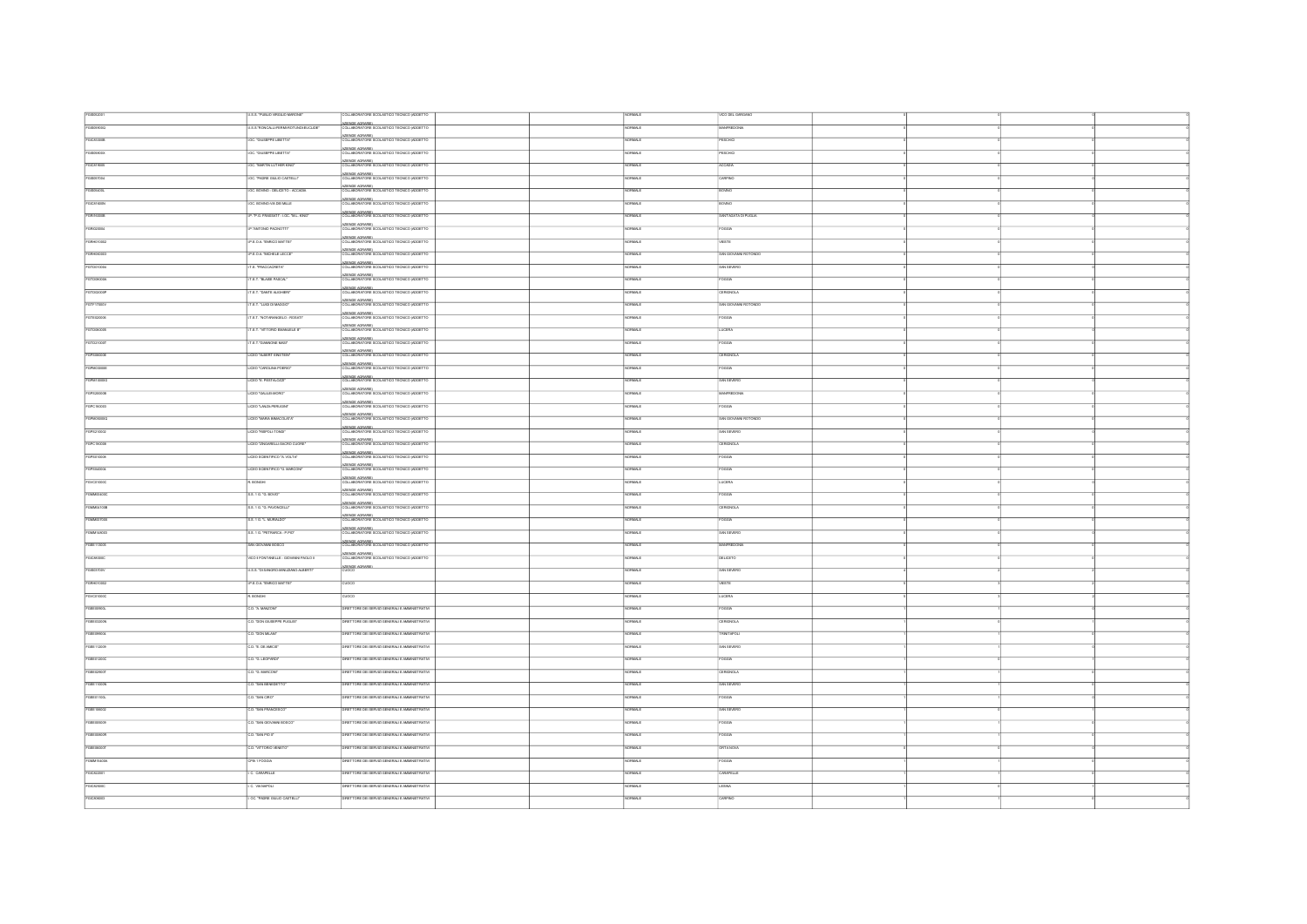| FGC83800E  | "ALDO MORO"                    | DRETTORE DEI SERVIZI GENERALI E AMMINISTRATM      | ORMALE            | <b>STORNARELLA</b>                |  |  |
|------------|--------------------------------|---------------------------------------------------|-------------------|-----------------------------------|--|--|
| FGIC855004 | . W.FERI-GARBALDT              | IRETTORE DEI SERVIZI GENERALI E AMMINISTRATM      | $m_{H}$           | <b>XGGA</b>                       |  |  |
| FGIC842006 | C. BOZZNI - FASANT             | DRETTORE DEI SERVIZI GENERALI E AMMINISTRATIV     | ORMALE            | LUCERA                            |  |  |
| FGIC87300T | C. "CARDUCCI - PAOLILLO"       | DRETTORE DEI SERVIZI GENERALI E AMMINISTRATM      | NORMALE           | CERIGNOLA                         |  |  |
|            |                                |                                                   |                   |                                   |  |  |
| FGIC88500V | C. "CROCE - MOZZLLO"           | RETTORE DEI SERVIZI GENERALI E AMMINISTRATM       | <b>JRMALE</b>     | <b><i>INVEREDONA</i></b>          |  |  |
| FGIC87000A | C. D. AUGHERT                  | DRETTORE DEI SERVIZI GENERALI E AMMINISTRATM      | NORMALE           | <b>FOGGIA</b>                     |  |  |
| FGICarsoon | .<br>TALESSANDRO - VOCINO      | DRETTORE DEI SERVIZI GENERALI E AMMINISTRATIV     | <b>SAMON</b>      | SAN NCANDRO GARGANCO              |  |  |
| FGIC84500N | C. "DANTE - GALIANI"           | DRETTORE DEI SERVIZI GENERALI E AMMNISTRATM       | HANALE            | SAN GIOVANNI ROTONDO              |  |  |
| FGC821005  | . TOWPOLITO*                   | DRETTORE DEI SERVIZI GENERALI E AMMNISTRATIV      | ORMALE            | CACRANO VARIANO                   |  |  |
| FGIC86000Q | .<br>- "DE AMCIS - PIO XI"     | ORETTORE DEI SERVIZI GENERALI E AMMNISTRATM       | news <sup>1</sup> | FOODA                             |  |  |
| FGC855008  | C. THE MACKY                   | DIRETTORE DELSERVATIONNERALLE AMMINISTRATIVI      | NORMALE           | <b>SAN FERDINANDO DI PEICI IA</b> |  |  |
| FGIC87400N | . "DIVITTORIO - PADRE PIO"     | WRETTORE DEI SERVIZI GENERALI E AWWINISTRATIV     | ORMALE            | <b>ZERIGNOLA</b>                  |  |  |
|            |                                |                                                   |                   |                                   |  |  |
| FGC80800P  | C. "DOMENICO SAVIO"            | ORETTORE DEI SERVIZI GENERALI E AMMINISTRATM      | <b>STATION</b>    | <b>MATTINATA</b>                  |  |  |
| FGIC84600D | C. DON BOSCO - BATTISTE        | DRETTORE DEI SERVIZI GENERALI E AMMINISTRATM      | NORMALE           | CERIGNOLA                         |  |  |
| FGIC82900Q | C. TOON MILANI UNO+MAIORANO    | WETTORE DEI SERVIZI GENERALI E AMMINISTRATM       | <b>STARIO</b>     | <b>MANFREDONIA</b>                |  |  |
| FGIC86100G | TOSCOLO - GABELLE              | IRETTORE DEI SERVIZI GENERALI E AMMINISTRATM      | ORMALE            | <b>OGGIA</b>                      |  |  |
| FGC862008  | IC. "G. CATALANO - MOSCATI"    | DRETTORE DEI SERVIZI GENERALI E AMMINISTRATM      | NORMALE           | FOCCIA                            |  |  |
| FGIC87500D | C. "GARBALDI - LEONE"          | DRETTORE DEI SERVIZI GENERALI E AMMNISTRATM       | NORMALE           | <b>TRINITAPOLI</b>                |  |  |
| FGIC854003 | . "GIORDAN - DE SANCTIS"       | DRETTORE DEI SERVIZI GENERALIE AMMINISTRATM       | ORMALE            | <b>WIFREDONIA</b>                 |  |  |
| FGIC&STOOP | IC. "GIOVANNI PAOLO F          | DIRETTORE DEI SERVIZI GENERALI E AMMINISTRATM     | NORMALE           | <b>STORNARA</b>                   |  |  |
| FOCASSION  | C. TOOWING YOF                 | DRETTORE DEI SERVIZI GENERALI E AMMINISTRATM      | NORMAL F          | MONTE SANTANGELO                  |  |  |
|            |                                |                                                   |                   |                                   |  |  |
| FGIC871006 | . GIOVANN XXII'                | RETTORE DEI SERVIZI GENERALI E AMMNISTRATM        | ORMALE            | SAN FERDINANDO DI PUGLIA          |  |  |
| FGIC85400C | C. GIOVANNI XXII-G PASCOLIT    | DRETTORE DEI SERVIZI GENERALI E AMMINISTRATIV     | <b>VORMALE</b>    | MARGHERITA DI SAVOIA              |  |  |
| FGIC8230DR | . WANDES"                      | DRETTORE DEI SERVIZI GENERALI E AMMINISTRATM      | VORMALE           | CASALNUOVO MONTEROTARO            |  |  |
| FGIC84100A | C. "MANCONE-FIORENTINO"        | DIRETTORE DEI SERVIZI GENERALIE AMMINISTRATM      | NORMALE           | VICO DEL GARGANO                  |  |  |
| FGIC827004 | . "MANZONI - RADICE"           | WETTORE DEI SERVIZI GENERALI E AWWINISTRATIV      | ORMALE            | <b>LUCERA</b>                     |  |  |
| FGIC84400T | IC. WELCHONDA - DE BONS"       | DRETTORE DEI SERVIZI GENERALI E AMMINISTRATM      | VORMALE           | SAN GIOVANNI ROTONDO              |  |  |
| FGIC82400L | C. "MONTI DAUNE                | DRETTORE DEI SERVIZI GENERALIE AMMNISTRATM        | VORMALE           | CELENZAVALFORTORE                 |  |  |
|            |                                |                                                   |                   |                                   |  |  |
| FGICatacco | C. TNICHOLAS GREEN"            | DRETTORE DEI SERVIZI GENERALI E AMMINISTRATM      | ORMALE            | ASCOLI SATRIANO                   |  |  |
| FGIC80700V | I.C. 'P. GIANNONE'             | DIRETTORE DEI SERVIZI GENERALI E AMMINISTRATM     | NORMALE           | <b>BOHTELLA</b>                   |  |  |
| FGC889006  | . PALMERI - S. GIOV.BOSCO"     | WETTORE DEI SERVIZI GENERALI E AMMAISTRATIV       | ORMALE            | SAN SEVERO                        |  |  |
| FGIC85900G | .<br>TPARISI DE SANCTIST       | ORETTORE DEI SERVIZI GENERALI E AMMINISTRATM      | VORMALE           | <b>FOGGIA</b>                     |  |  |
| FGIC843002 | "PASCOLI - FORGIONE"           | WETTORE DEI SERVIZI GENERALIE AMMINISTRATM        | <b>TOLALE</b>     | SAN GIOVANNI ROTONDO              |  |  |
| FGC853007  | . PEROTTO - ORSNF              | RETTORE DEI SERVIZI GENERALI E AMMINISTRATM       |                   | <b>MANFREDONA</b>                 |  |  |
| FGIC878001 | . RODARIALIGHERI-SPALATRO      | ORETTORE DEI SERVIZI GENERALI E AMMINISTRATM      | <b>NORMALE</b>    | VESTE                             |  |  |
| FGIC820009 | C. ROSETT                      | DRETTORE DEI SERVIZI GENERALI E AMMINISTRATM      | ORMALE            | <b>BICCARD</b>                    |  |  |
|            |                                |                                                   |                   |                                   |  |  |
| FGIC880001 | LC. 'S. PERTINT                | DRETTORE DEI SERVIZI GENERALI E AMMINISTRATIVI    | <b>NORMALE</b>    | ORTANOVA                          |  |  |
| FGC877005  | C. "S. CHIARA-PASCOLI-ALTAMURA | DRETTORE DEI SERVIZI GENERALI E AMMINISTRATM      | <b>VORMALE</b>    | <b>FOGGIA</b>                     |  |  |
| FGIC848005 | C. 'S GOV. BOSCO-DE CAROLIS'   | DRETTORE DEI SERVIZI GENERALI E AMMINISTRATIVI    | ORMALE            | SAN MARCO IN LAMB                 |  |  |
| FGC83000X  | C. TANCREDI-MACARELLE          | DRETTORE DEI SERVIZI GENERALI E AMMINISTRATM      | <b>VORMALE</b>    | MONTE SANTANGELO                  |  |  |
| FGICareco  | C. TOMMSONE - ALIGHERIT        | <b>IRETTORE DEI SERVIZI GENERALIE AMMNISTRATM</b> | <b>VORMALE</b>    | LUCERA                            |  |  |
| FGIC88800A | C. TORELLI - FIORITTE          | DRETTORE DEI SERVIZI GENERALI E AMMNISTRATM       | NORMALE           | APRICENA                          |  |  |
| FGC85700X  | C. V.DAFELTRE-N.ZNGARELLP      | ORETTORE DEI SERVIZI GENERALI E AMMINISTRATIV     | <b>VORMALE</b>    | <b>FOGGIA</b>                     |  |  |
| FGIC88200L | IC. "VA PETRO NENNE"           | DRETTORE DEI SERVIZI GENERALI E AMMNISTRATM       | NORMALE           | TORREMAGGIORE                     |  |  |
|            | C. VA SACCO E VANZETTI"        | DRETTORE DEI SERVIZI GENERALI E AMMINISTRATIV     | VORMALE           | TORREMAGGIORE                     |  |  |
| FGIC88100R |                                |                                                   |                   |                                   |  |  |
| FGIC85800Q | C. VIRGLIO - SALANDRA*         | DRETTORE DEI SERVIZI GENERALIE AMMINISTRATM       | <b>3JAMPOK</b>    | <b>FROIA</b>                      |  |  |
| FGIC851001 | LC. "ZANNOTTI - FRACCACRETA"   | DIRETTORE DEI SERVIZI GENERALI E AMMINISTRATM     | NORMALE           | SAN SEVERO                        |  |  |
| FGIC847009 | IC. BALLLA COMPAGNONE RIGNANO  | DRETTORE DEI SERVIZI GENERALI E AMMINISTRATIV     | VORMALE           | SAN MARCO IN LAMB                 |  |  |
| FGIC835003 | C. GRIMALDI-GIOVANNI PAOLO II  | DRETTORE DEI SERVIZI GENERALI E AMMINISTRATM      | NORMALE           | SAN PACLO DI CMTATE               |  |  |
| FGIC85500P | C."UNGARETTI-M.T.DI CALCUTTA"  | IRETTORE DEI SERVIZI GENERALI E AMMINISTRATM      | <b>SAMPIO</b>     | MANFREDONA                        |  |  |
| FGBD4600N  | U.S.S. "ADRAND OLIVETTI"       | WEITTORE DEI SERVIZI GENERALI E AMMINISTRATM      | NORMALE           | ORTANOVA                          |  |  |
| FGB023001  | U.S.S. " DELL'AQUEA STAFFA"    | WETTORE DEI SERVIZI GENERALI E AMMINISTRATM       | <b>SAMON</b>      | <b>RAN FERDINANDO DI PERSI IA</b> |  |  |
| FGB05300R  | USS 'A MORO'                   | WETTORE DEI SERVIZI GENERALI E AMMINISTRATM       | <b>HAMLE</b>      | ARCHERITA DI SAVOIA               |  |  |
|            |                                |                                                   |                   |                                   |  |  |
| FGB048009  | <b>U.S.S. "AUGUSTO RIGHT</b>   | DRETTORE DEI SERVIZI GENERALIE AMMINISTRATM       | <b>ORMALE</b>     | <b>CERIGNOLA</b>                  |  |  |
| FGB007003  | ILS.S. "DE ROGATS - FIORITTO"  | DRETTORE DEI SERVIZI GENERALIE AMMINISTRATM       | ORMALE            | SAN NCANDRO GARGANICO             |  |  |
|            |                                |                                                   |                   |                                   |  |  |